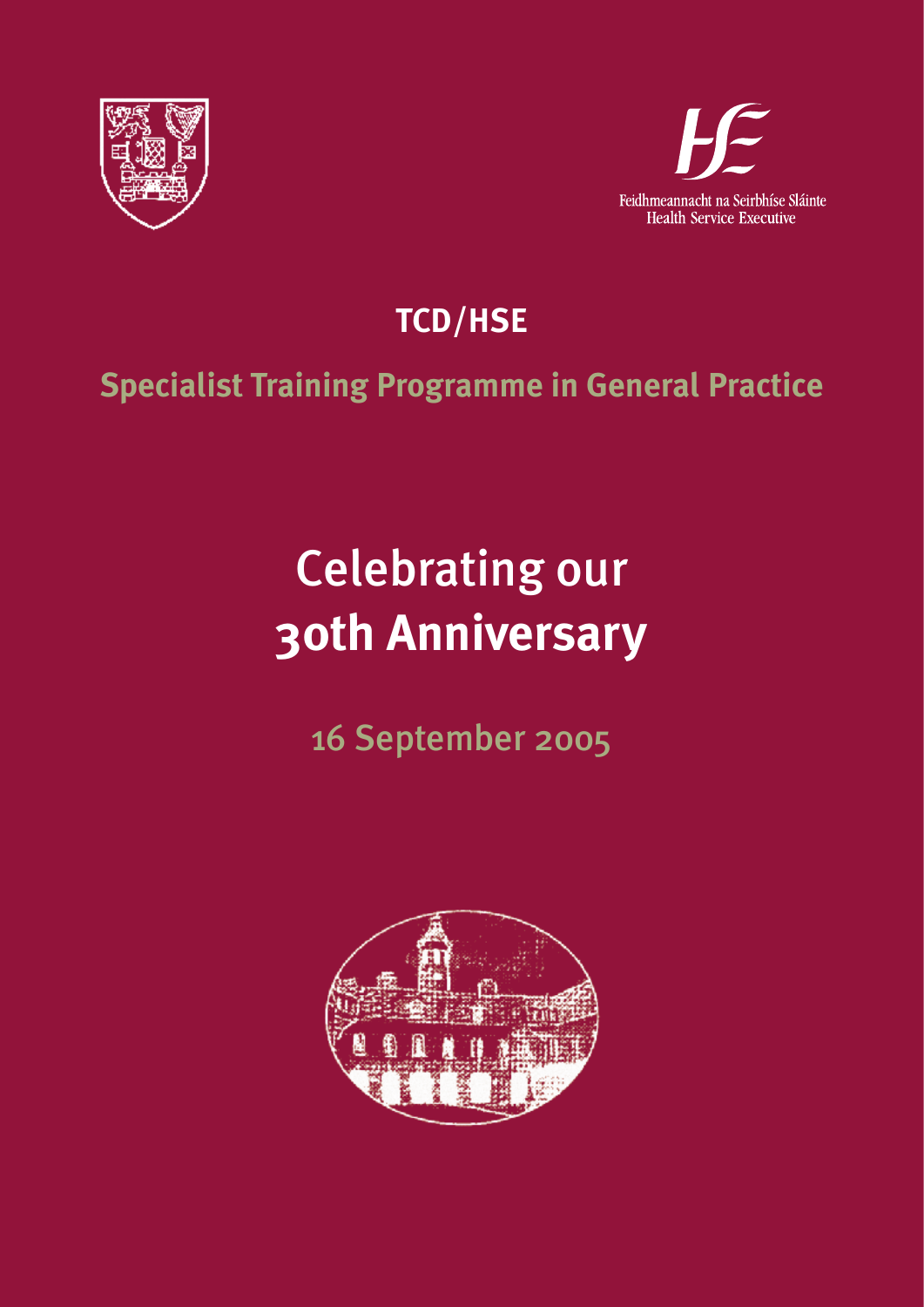#### **Acknowledgements**

We are grateful to all who worked so hard to contribute to the success of the 30 year celebration, which we are now pleased to mark again with this monograph.

Our speakers gave freely and generously of their time and managed to entertain and edify.

Anne Ó Cuinneagáin, Assistant Director of the Training Programme and her assistant Patrice Purcell put in an enormous amount of work behind the scenes.

Foreword 4 Introduction 8 In the beginning 10 Fit for the purpose 14

We are grateful to MERCK Pharmaceuticals and GlaxoSmithKline for their sponsorship, without which this event would not have been possible.

We would like to dedicate this monograph to the memory of Professor James Stevenson McCormick, who died in January 2007.

Prof Tom O'Dowd, Chair

Prof Fergus O'Kelly, Director

Department of Public Health and Primary Care Trinity College Centre for Health Sciences AMiNCH Tallaght Dublin 24

September 2007

Sub-editing: Deirdre Handy Design: Janine Handy

#### **Contents**

30th Anniversary Academic Programme 5

Biography of Dr Martyn Manné Berber 6 and the state of the state of  $6\,$ 

The changing face of General Practice 18 and 200 minutes of  $18$ 

Manné Berber Lecture Introductory comment 36

Manné Berber Lecture 37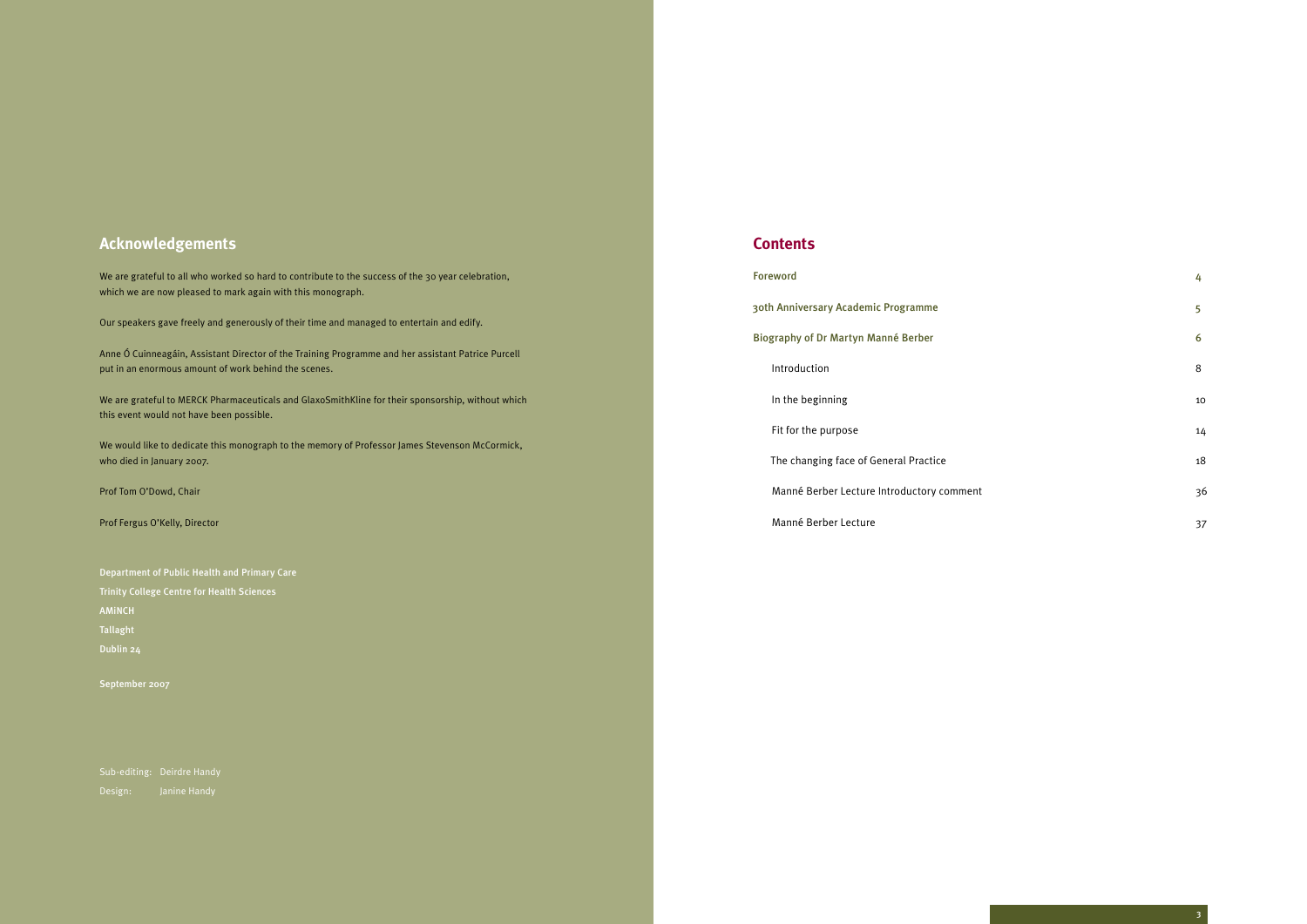5

### Foreword

### **From Manné to Fergus – the journey**

The Eastern Regional General Practice Training Programme was established as the Dublin Regional Vocational Training Scheme in 1975 with an intake of four trainees. It has grown and developed over the last thirty years, into a highly regarded, successful and much sought after Training Programme with an annual intake of 12 trainees. This has been greatly assisted by the active support of the relevant Health Boards and latterly the Health Service Executive. In recent years the association with the Department of Public Health and Primary Care at Trinity College Dublin has deepened to a point where the Programme is now an integral part of the Department and hence the name is now the TCD/HSE Specialist Training Programme in General Practice (TCD/HSE Scheme).

The associated department in Trinity College has had a similar long and tortuous evolution. The Department of Public Health & Primary Care, a constituent discipline of the Trinity College Medical School, was established as the Department of Social Medicine in 1952, in line with developments in the United Kingdom and Europe. In the 1970s under the stewardship of James McCormick, it became the Department of Community Health, which allowed it to take a population view of medicine – unusual in Ireland at that time. In the 1990s it became the Department of Community Health and General Practice with the appointment of a Professor of General Practice in 1993. The Department has since been renamed as the Department of Public Health and Primary Care, to reflect the nature of the work of the department, changes in Ireland and in the wider world.

Since the 1970s there have been strong links between the Scheme and the department with James McCormick and Aengus O'Rourke having feet in both camps. Indeed this meeting was the last one James spoke at and as usual he and everyone loved it. In 2004 the Department's close relationship with the Eastern Regional General Practice Training Programme as it had become, led to the Programme being integrated with the Department, within accommodation on the Tallaght Hospital campus – just in time for us to participate fully in the celebration of 30 years of general practice training, in September 2005.

The thirty year celebration marks a sizeable contribution to general practice and patient care with over 300 fully trained GPs as alumni. Manné Berber who was so often mentioned on the day could not have foreseen the success or indeed longevity of the scheme. It is not wise to predict what the next thirty years will bring but there is a lot to build on and under the current leadership of Professor Fergus O'Kelly and his team the formation of the next generation of general practitioners is in good hands.

Tom O'Dowd Chair of Steering Committee

## Eastern Regional General Practice Training Programme

## **30th Anniversary Celebrations**

### **16th September 2005**

Robert Smith Theatre, Trinity Centre for Health Sciences, St James's Hospital

#### **Academic Programme**

#### Session 1

#### Thirty years a-growing – the past, present and future of GP training

Introduction – Prof Fergus O'Kelly

In the beginning – Prof James McCormick

Fit for the purpose – Prof Gerard Bury

The changing face of General Practice – Dr Brid Hollywood

#### **Session 2**

#### Annual Manné Berber Lecture

Introductory comments – Dr Zita O'Reilly

Manné Berber Lecture – Dr Muiris Houston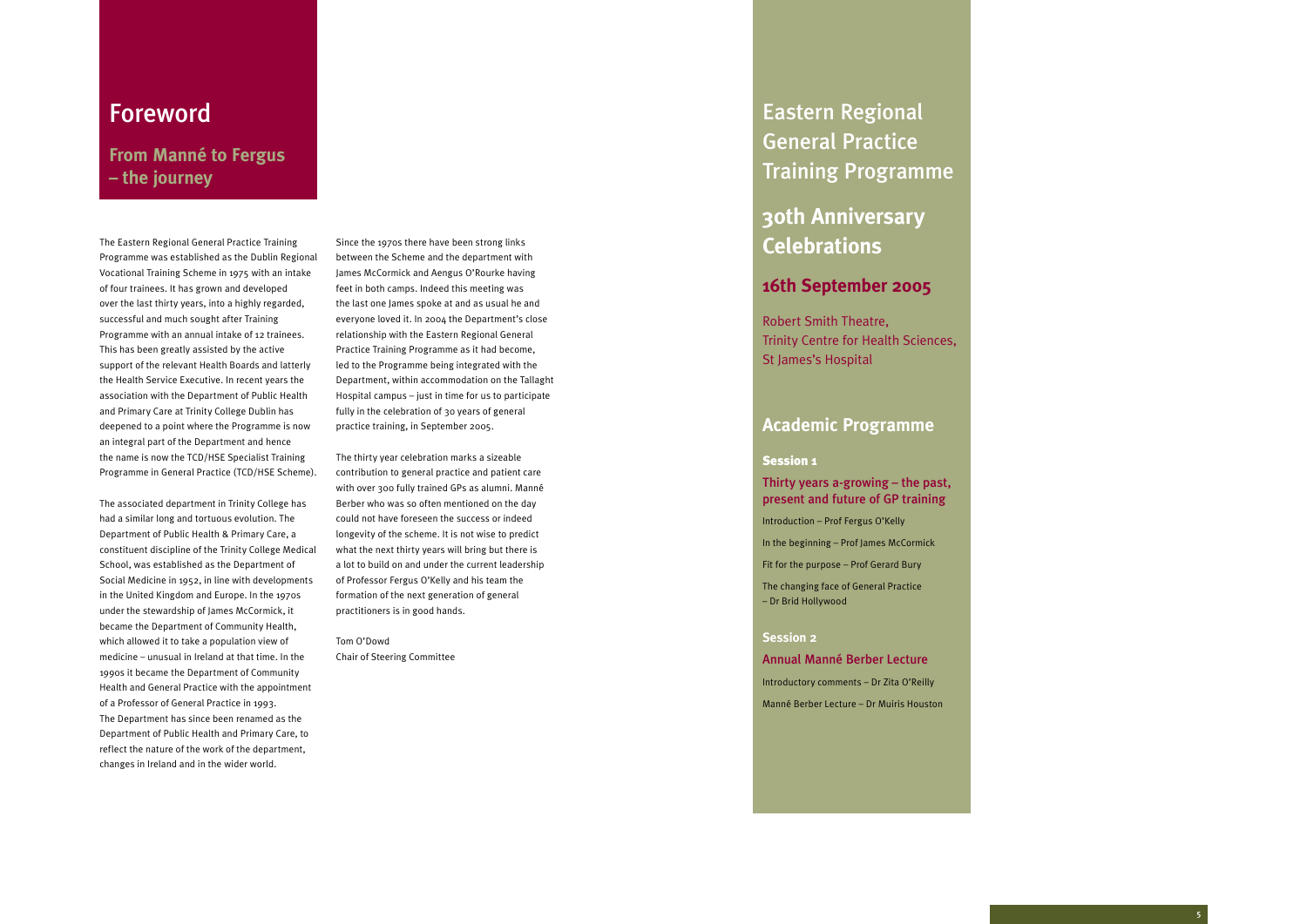Dr Manné Berber, born in Glasgow in 1928, was educated in Dublin and graduated from Trinity College Dublin in 1952. Following hospital training in Dublin and Kent, he returned to Dublin and joined Dr John Freedman's practice in 1954. A year later Manné opened a private practice in Churchtown, where he quickly established himself as an able and caring physician. The poor were often treated free of charge, and it was not unknown for him to leave a donation when he visited a home in obvious need. "What's the good giving them antibiotics? They need food!' he once exclaimed after leaving 10 shillings with a mother who could not afford milk for her sick baby.

Most Irish doctors of the time were members or associate members of the Royal College of General Practitioners. Manné became a Member in 1964 and was elected to Fellowship in 1972. He was at the forefront in campaigning for an Irish college. Soon after joining the East of Ireland Faculty of the RCGP in 1965 he was appointed its only tutor. His duties took him around the country lecturing to the different faculties, and when the Irish College of General Practitioners was established in the 1980s he became Director of Training for its Dublin Region.

Manné served on numerous committees. His ability and reputation earned him many honours and he became Provost of the East of Ireland Faculty of the RCGP, Chairman of the Irish Council and a ministerial appointee to both the Medical Council and the Postgraduate Medical and Dental Board. He was a member of the Consultative Medical Council on General Medical Practice from 1972 to 1973 and a member of the Irish Institute of General Practice from 1975 to 1984.

His service to the RCGP was regarded as 'incalculable' and his tireless efforts did much to improve the image of the general practitioner. At the age of fifty-nine he became the first Jewish Vice-President-Elect of the ICGP, which ensured automatic Presidency the following year; two weeks later death deprived him of the honour. As a mark of their respect for Manné, the ICGP presented his widow Marie Berber, with the badge she would have received as the President's wife, had he survived to fill the post.

From 1974 he was a Clinical Tutor in the Health Sciences Faculty at Trinity College and involved in lecturing to medical students, extending his memorable and non-directive style to undergraduate as well as postgraduate medical education. He was a major force in academic general practice in Ireland and pioneered the Dublin Vocational Training Scheme as well as taking active part in general practice

research on the wider European scene. His interest and ability in teaching was evidenced by the invitation to become a visiting assistant professor at the Department of Family Medicine in the University of Western Ontario.

With such a busy professional life he could have been forgiven for avoiding non-medical commitments, but such was not the case. Listing just four of his community activities gives an idea of the breadth of his interests, for as well as serving presidential terms with B'nai Brith and the Dublin Jewish students' union, he was an executive member of the Northern Relief Fund Co-Ordination Committee and for three years Chairman of the Churchtown Community Care Committee.

But it is principally because of his tireless energy and commitment to the organisation of vocational training in the Eastern Health Board region, of which he became the first course director in 1975, that we are celebrate him with the annual Manné Berber lecture. His dedication to his task, in spite of many difficulties, kept the scheme going, and more than thirty years on, we still marvel at his skill, diplomacy and tenacity.

Deirdre Handy

## Dr Martyn Manné Berber

**1928 – 1988**

#### Sources:

Ray Rivlin. Shalom Ireland A social history of Jews in modern Ireland. Dublin. Gill and Macmillan 2003. John Mason. Manné Berber: an obituary. Forum, Journal of the Irish College of General Practitioners, 1988 August. JFF. Martyn Manné Berber: an appreciation. Irish Medical Times, 1988 August. GP's death a great loss to vocational training [editorial]. Irish Medical Times, 1988 August.

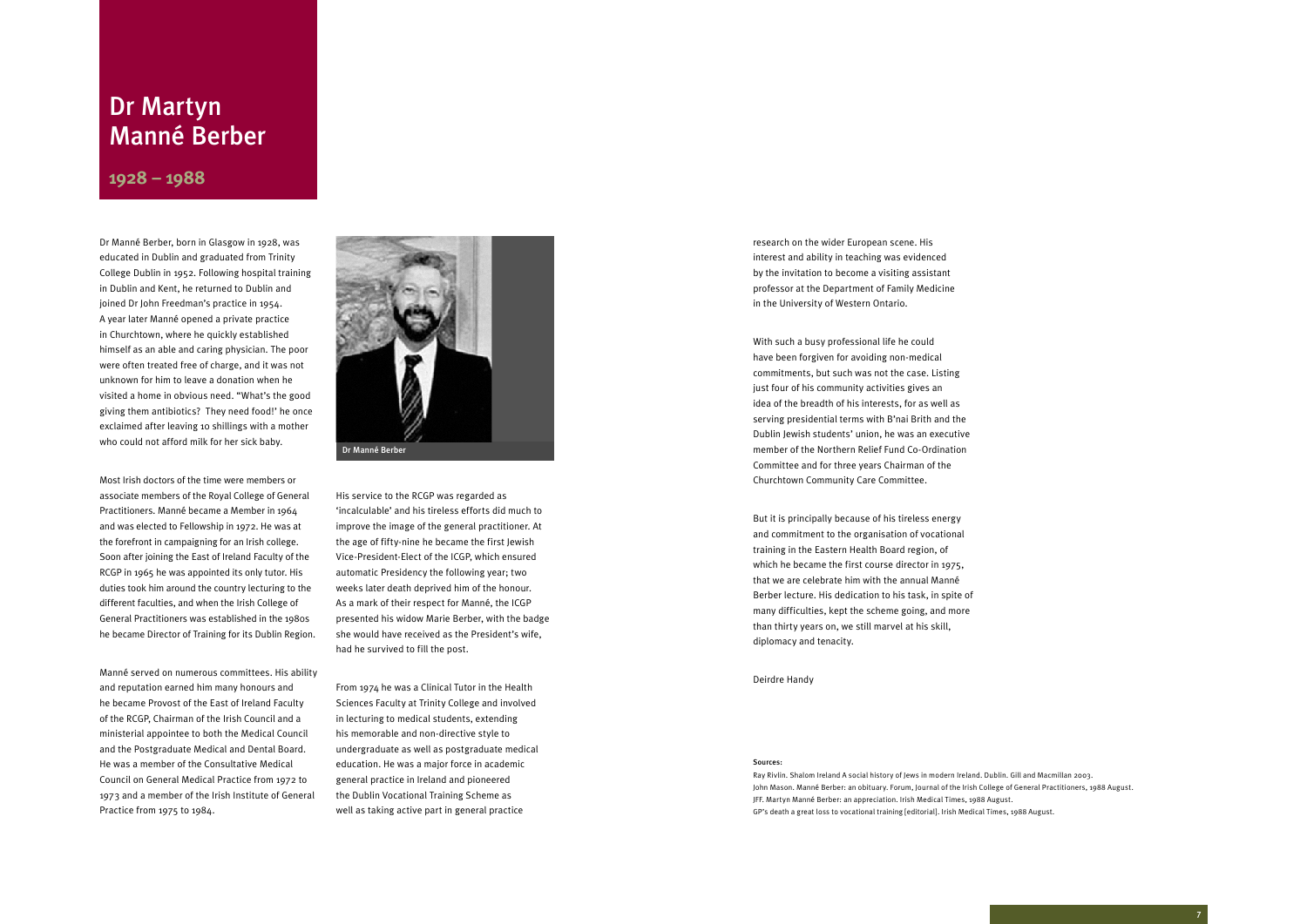Graduates, colleagues and friends, welcome to this celebration of our 30th anniversary – thirty years of GP training. We have an interesting series of talks for you this afternoon and I will introduce our first speaker soon, but first some opening remarks

At this point I would like to thank our organising committee for their hard work over the last year – I would especially like to thank Patrice Purcell, the scheme secretary for all her hard work delivered in a calm, happy and helpful way; Anne Ó Cuinnegáin for her close support and keen eye for detail; Deirdre Handy for all her help in innumerable ways; Walter Cullen who suggested the format and organised today's seminar, and finally Professor Tom O'Dowd – Chair of our Steering Committee – for his active support and good counsel.

Thirty years of GP training – it is hard to believe! – it went so fast. Michael Flynn has been involved with the scheme since its inception and has been invaluable to its development. He was initially sent to the scheme as an IMA spy, liked what he saw and stayed! He is now of course President of the ICGP (2005-2006).

I was part of the first intake of trainees onto the scheme and like Michael, haven't left. I have been a trainee, undergraduate tutor, trainer, tutor, Associate Director and, for the last few years, Director. We owe much to the visionaries who organised the scheme in the early days but especially to Manné Berber our first director and to Owen Clarke our second director.

So how did it all start? Well from my perspective it started with a handwritten postcard on the notice board of the Richmond Hospital (now a district court) *"Anyone interested in GP training please attend at 2 PM on Wednesday in the Board Room of the Mater Hospital"* I went along and was asked to write a letter and send a CV. A CV? I wasn't sure what it was, so I asked the guys – no help there. So I asked the girls – even then they knew more than the guys!

My CV was one side of A5 hospital notepaper and half of it concerned my prowess on the field of sport.

The next two years comprised of fortnightly evening meetings – you got your own hospital post and then out to Greystones for a year as a GP trainee in Cyril McNulty's practice. I enjoyed every moment of it.

We have come a long way from that time. We have over 250 graduates of the highest calibre – yes, that is you! We have come a long way from the early days of supernumary posts in hospitals, looked upon with suspicion and even derision by our specialist colleagues. There was fear and loathing by some established GPs who saw no need for GP training. So what has been the result of these 30 years of GP training? Well, we have clearly raised the standard of clinical practice in general practice. We are now more likely to practice from purpose built or purpose adapted premises, have secretarial support, practice nurses

and even practice managers. Gone are the days of a lock-up surgery over a shop or in the front room of your home.

We offer a wider range of services to our patients and are more aware and better able to address their needs. We remain highly regarded as a professional group by the public. We are one part of the healthcare service that isn't broken. Nearly 50% of all GPs are involved in teaching, taking students or supervising GP Registrars in practice.

Two of the five Professors of General Practice are graduates of the scheme, as are two of the Directors of GP training. Many of our graduates have academic posts either as Lecturers or Associate Directors.

As a scheme we have been dynamic and innovative. Graduates of the scheme were closely involved in setting up the 'out-of-hours' co-op movement which has improved services to patients throughout the country and transformed the lives of GPs and their families, especially in rural areas. The scheme has played a central role in developing the educational agenda for GP training at local, national and international levels, through our own fora, through NAPD and through EURACT and WONCA. These developments in GP education are looked upon in awe and some envy by our specialist colleagues. They refer to our system of training as the 'gold standard'.

Gone are the days when our trainees were supernumary in hospital posts. Now our consultant colleagues are beating a path to our door, offering us many more hospital posts than we need. Such is the reputation and high calibre of our GP Trainees. Last year again, this scheme attracted more applicants than any other training scheme. Yes, we can truly be proud of our scheme and its achievements. However, we will not rest on our laurels. This is an energetic and forward-looking scheme, ably guided by an active, interested steering committee.

We look forward to further developing the training scheme in line with the best of international practice. As Buzz Lightyear would say "To infinity and beyond!"

## Introduction

### **Prof Fergus O'Kelly**  – Director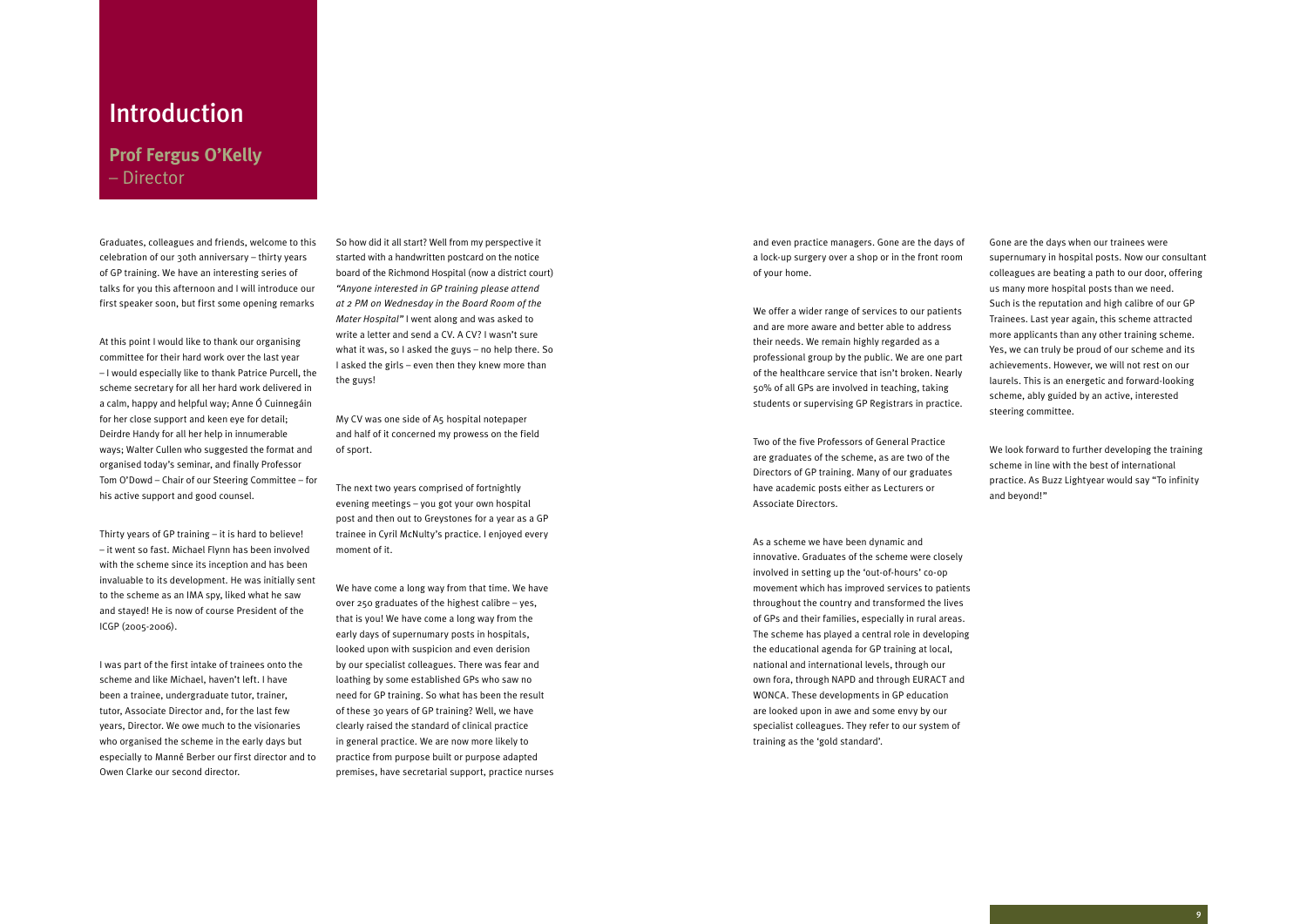I was flattered and delighted to make a contribution to the thirty year anniversary and celebration of Manné's training scheme.

I qualified in June 1950 more than fifty five years ago, which guarantees that I have well passed my 'sell by' date.

My newly acquired MB entitled me, without any further experience of any kind, to embark on a career in general practice. The pre-registration year had not yet been invented.

In 1950, by comparison with today, therapeutic impotence was the norm. We had sulphanomides and penicillin and soon streptomycin but no tetracyclines or other antibiotics. No tranquillisers; amylobarbitone. No antidepressants. No NSAIDs, no steroids. No cimetidine, the treatment of peptic ulcer was partial gastrectomy and subsequently added vagotomy. No proton pump inhibitors. Perhaps most important – no 'pill'.

Acute rheumatism was still common and many people were crippled by the resultant cardiac damage. The first mitral valvotomy was in the future, as were joint replacements and good cataract surgery.

We did silly things, but no more than today. As a house physician I carried out autohaemotherapy as a remedy for psoriasis. This involved taking 10ccs, as they were then, of blood from the antecubital fossa and injecting it into the buttock of the unfortunate. This I am sure did as much good as homeopathy and was thought to stimulate the phagocytes.

I was not a skillful house surgeon but there was one operation which was delegated to me and which I carried out with skill and one hundred per cent success. This was to relieve the pain of intermittent claudication by cutting the Achilles tendon, which got rid of the pain, but at what a price!

In 1950 there was no nonsense about risk markers for coronary heart disease. We immunised against diphtheria and tetanus and later on polio, but no measles and no pertussis.

In 1950 we did not know about cigarettes and lung cancer.

In 1953 I was working in wards at St. Mary's which were attached to Alexander Fleming's laboratories. While there I began for the first time, to cure tuberculous meningitis by the intrathecal injection of streptomycin. Biddy was the charge nurse and we have been together ever since!

In the late forties and early fifties there were the first stirrings towards a college for general practice. Interestingly two of the leaders, John Hunt and John Fry were both 'failed specialists'. John Hunt was a Member of the College of Physicians and John Fry a Fellow of the College of Surgeons, but consultant posts in the new NHS were in short supply. John Hunt, later Lord Hunt, had a fashionable west end private practice adjacent to the embryo college of which he was the honorary secretary for many years.

The college was founded in 1952. It was, and still is, structured around regional faculties and there were four in Ireland, one for each province.

Membership of the college was achieved by completing an application form and the payment of a subscription, – no examination. There was however, a ludicrous Board of Censors on which I subsequently served, which scrutinised application forms to no useful purpose.

In the early sixties I became the East of Ireland Faculty representative on College Council. After five years I was elected from the body of the college and continued on Council until the seventies.

While Donald Irvine, subsequently Sir Donald and President of the General Medical Council, was chairman of council he began to explore postgraduate training for general practice. While the President is the titular head of the college the Chairman of Council is the effective head. He immediately ran into a problem – no one would accept general practice as a specialty, something that has dogged us for years, and a new term was coined – vocational training.

This new vocational training was at that time standardised as two years of further, allegedly relevant, hospital experience after the intern year, followed by a year in general practice.

This grossly unsatisfactory pattern became set in tablets of stone and persisted for far longer than it should have done. It is only now that we are beginning to experiment with four year training including two years in general practice.

In time we in Ireland recognised the need for further specific training and in the Republic the main movers were Manné Berber in Dublin and Bill Shannon in Cork.

Manné was an orthodox Jew. The contribution of jewry to our discipline can hardly be overstated. It includes John Fry, Paul Freeling, Stuart Carne, Clifford Kay and Marshall Marinker. One's first impression of Manné was of a gentle man with a delightful smile. There was nothing bombastic or aggressive in his manner, yet underneath was a steely resolve which he needed in order to achieve his objective.



# In the beginning

### **Prof James McCormick**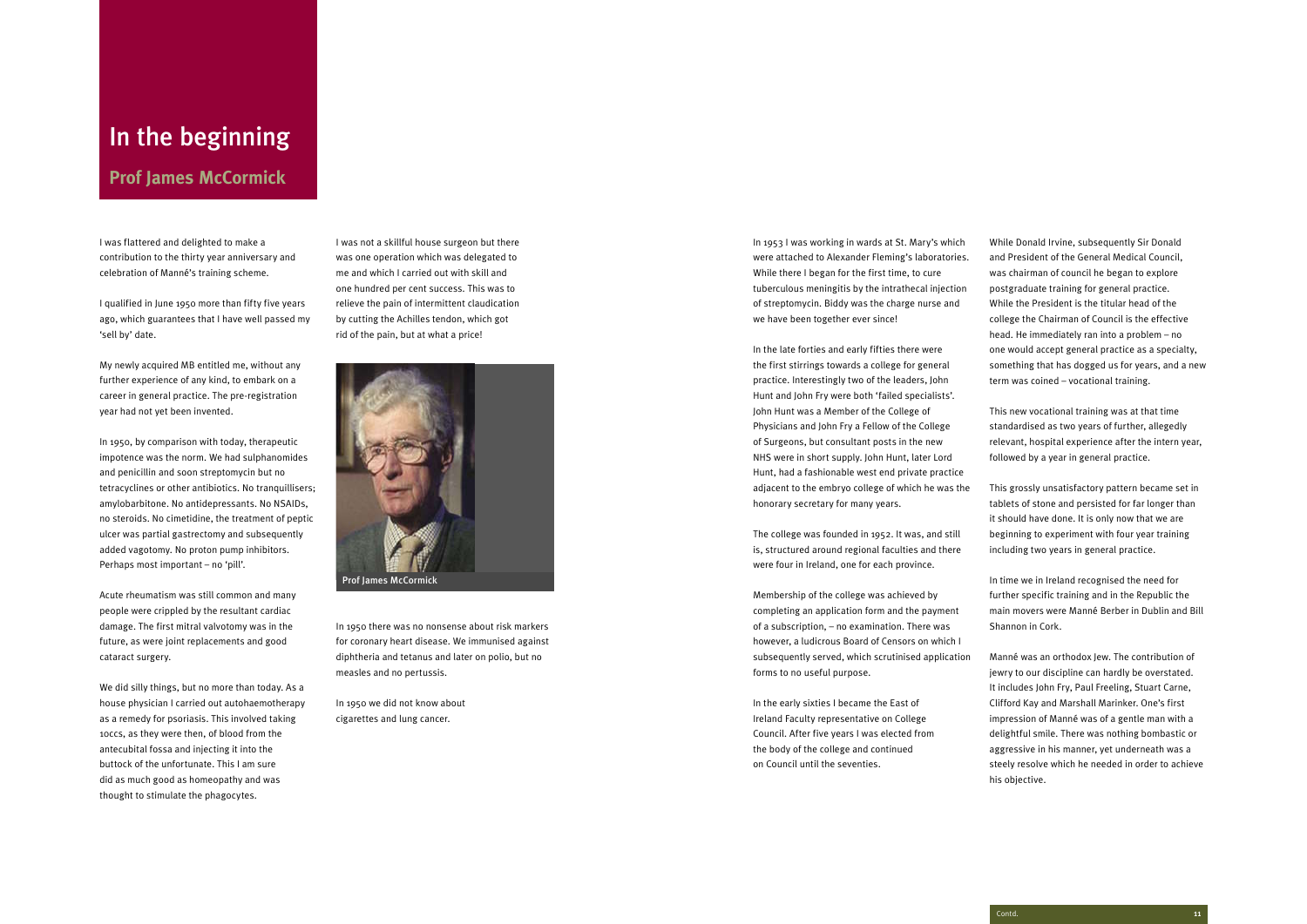Manné had the problem of establishing training in a city which had three medical schools and no undergraduate departments. Although a Trinity graduate he wisely and cleverly avoided his scheme being identified with any one school. This was no mean achievement. Those who have been taught by Manné still speak with reverence about his contribution to their learning. Sadly he died suddenly while still far too young. We are his inheritors.

The next major development was Michael Boland's Irish College. I have said Michael Boland's college because it was his faith, enthusiasm and drive which brought the college into existence. His child had such godparents as Cormac Macnamara and John Mason, who as presidents of the infant college played a major part. They are both much missed. The College has gone from strength to strength and success in its examination now entitles the candidate to specialist recognition.

McCormick report foresaw a replacement need of 60-70 a year. This in the interim was never met and together with the feminisation of the discipline means that there is a huge and growing unmet need and no prospect of a quick fix. Our President, Michael Flynn had some wise words on this subject in a recent Forum<sup>1</sup>.

We also have undergraduate departments in all our medical schools. I take sly pleasure from the fact that the heads of departments of general practice in our National University, Gerry Bury, Colin Bradley and Andrew Murphy, are all my ex-students.

Having idiosyncratically galloped through the past, what of the future?

It seems certain that for the next decade or so, four year training will become the norm but it would be sad if that was seen as an adequate response to need. We should cultivate postgraduate electives to polish special interests including research, which for most people is a futile shibboleth. The full effects of the manpower crisis are not far distant. In 1972 what became known as the

Hospital medicine is disease medicine.

General practice is people medicine.

The rewards of general practice are not usually diagnostic nor therapeutic wizardry. The rewards of general practice derive from our relationship with those people who are our patients. Being a personal doctor is something which general practice uniquely offers. It is also something of value to both physician and patient. If it disappears the main raison d'être for general practice dies with it.

Practising hospital medicine in the community is by and large an unsatisfactory activity, whereas being a personal doctor brings great rewards.

Those of you embarking on your chosen career face difficulties in creating the opportunity for continuity of care which is a prerequisite for personal care. Continuity does not mean being available for 24 hours a day, 365 days a year, but it does mean an attempt to be reasonably accessible to those who seek your help.

There is one quality you will need in order to fulfil your potential to help people. Scepticism. Scepticism is not a synonym for cynicism, but it is the "scalpel which frees accessible truth from the dead tissue of unfounded belief and wishful thinking".

Bertolt Brecht's Galileo said "The chief cause of poverty in science is imaginary wealth. The chief aim of science is not to open a door to infinite wisdom but to set a limit to infinite error." The chief cause of poverty in medicine is also imaginary wealth. Scepticism is a tool in its identification.

Epidemiology is responsible for much imaginary wealth. For example – there is no good evidence that what we eat determines whether or not we die of coronary heart disease. There are no good randomised controlled trials of dietary manipulation (not an easy thing to do). Nevertheless the role of diet in coronary heart disease is an example of wishful thinking, not something supported by evidence. Butter and cream are good for you and taste nice as well. Statins don't work by lowering cholesterol, higher cholesterols are good for older people and so on and so on.

Only scepticism provides a degree of protection against the fashionable which is doubtful and orthodoxy which perpetuates error.

I have been lucky to have practised medicine when it was relatively easy and am glad not to be now beginning my career. General practice is not easy, it was not easy when I was practising, and it has become more difficult. More difficult because of the change in patients' expectations, the possibility of litigation and the complexity of advancing knowledge.

Nevertheless general practice is a marvellous job. Go well! And enjoy it!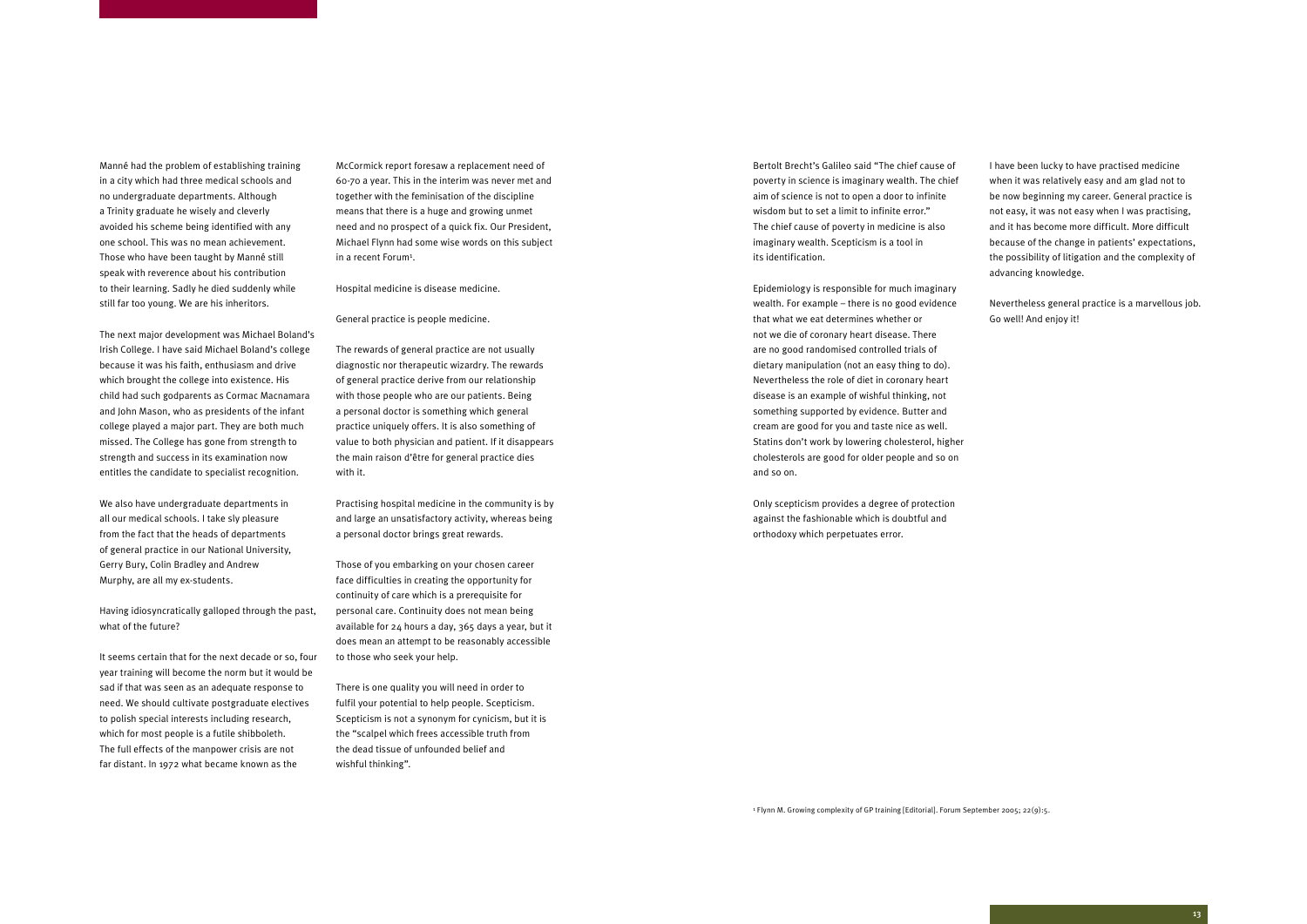### **Professionalism – a suitable case for training?**

*'Becoming a general practitioner needs someone not only to fill the knowledge pot through training but to light the fire under it through education'1 Robin Hull*

#### **Introduction**

As a graduate of the programme, the opportunity to acknowledge its 30 year contribution to Irish general practice is a welcome one. I had the privilege of being a trainee in the then Dublin Regional VTS between 1982 and 1985 and benefited greatly from that opportunity. The leadership of Dr Manné Berber in establishing the programme and setting the educational themes was particularly important and set the standards for the future development of the scheme.

One of Manné's key contributions was to encourage learning by reflection. He demonstrated the importance of that reflection not only as a teacher but also as a researcher. In one of his publications on the morbidity profile of Irish general practice, he emphasised key points about the nature of practice:

*'These tables are important in that they show the difference between the range of illness in the hospital compared with that in general practice. It is against these different backgrounds that the probability of diagnosis must be made.*

*This is one of the most important adjustments of attitudes that entrants to general practice must make if they are to succeed.'2*

He concluded:

*'I would recommend similar exercises to my colleagues. The information gathered from a number of varied and scattered practices throughout Ireland could allow us to assess our present state and our future needs'*

The future needs of general practice – Manné, as ever, pointed us in 1974 to reflect on our roles as general practitioners and to consider how those roles would evolve. Professionalism in medicine is one such role and its importance in the general practice of the 21st century is an issue which I believe Manné would commend to us.

How does professionalism impact on training for general practice in the 21st century?

#### **A new healthcare profession**

In the last year I have had the privilege of working with Ireland's newest healthcare profession – Advanced Paramedics in the ambulance services. The opportunity has given me much to consider about what professionalism means in medicine. In 1993, a Department of Health Report on the Ambulance Services recommended that Ireland should have paramedics trained to administer drugs and carry out key interventions for patients who are seriously ill or injured. Ireland's health service has taken the 12 years since then to fulfil this recommendation but in 2005 the first cohorts

of Advanced Paramedics completed their training and entered the newly established professional register.

Emergency Medical Technicians and paramedics share many characteristics with GPs in Ireland – they number around 2,000 practitioners, often work in ones or twos and have a workload characteristic of primary care – patients define when they call for help and for which problems. They have also a limited evidence and research base for their roles but a significant potential to develop such information.

#### I have been strongly reminded:

- of the value of continuity in general practice single stressful episodes of care lasting minutes have extreme limitations
- that consultations take many forms
- that clinical competencies are transferable within healthcare professions

### **What lessons can we learn from this emerging profession?**

First, about absolute determination to achieve a task. To establish a fledgling profession, legislation was needed for a statutory body to be its regulator – the Pre-Hospital Emergency Care Council.3 The PHECC is responsible for the education and registration of Advanced Paramedics, sets their Code of Conduct, provides a disciplinary process accessible to the public and develops evidence

based Clinical Practice Guidelines. It has taken much patience and considerable skill to establish the supervisory structures associated with what is only the sixth healthcare professional grouping (after doctors, nurses, dentists, pharmacists and opticians). Politicians, civil servants, doctors and members of the profession itself have all had to be convinced that a benefit to the public would result. The sense of purpose required has been considerable.

Next, about dedication to clinical purpose. The first cohorts of Advanced Paramedics have had to explore their role 'on the hoof' and that role is a most demanding one. APs deal with people at their most vulnerable  $-5\%$  to 10% of all contacts are with patients who are dead or dying and most others involve acute cardiac emergencies, hypoglycemia, seizures or serious injuries.

Thirdly, about reflective learning. Members of this developing profession have been rigorous – and sometimes ruthless – in identifying the road map for their framework of development and for the characteristics they want to be identified with their work. High quality work, accountability, CPD and contributions from other professions are among the issues they have identified and incorporated.

How are these themes reflected in medicine in Ireland?

## Fit for the purpose

**Prof Gerard Bury**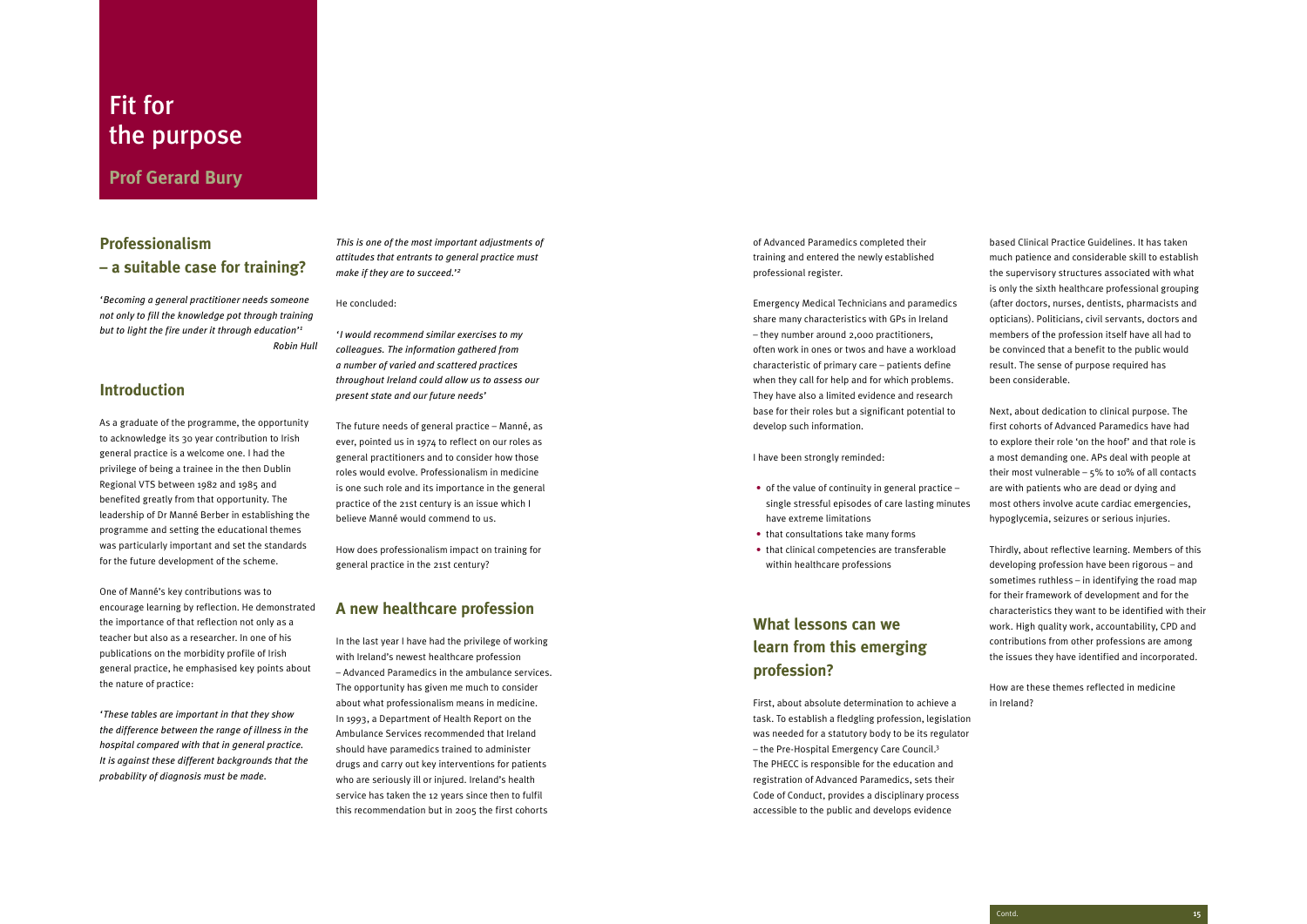#### **Professionalism in medicine**

In 2002, the Lancet and Annals of Internal Medicine took the unusual step of jointly publishing 'Medical Professionalism in the New Millennium: A Physician Charter'.4 The charter is founded on three core principles. The first is the primacy of a patient's welfare, the second the autonomy of individual patients and the third, social justice, calls on doctors to work actively for the equitable distribution of health-care resources. Commitment to the well-being of patients, empowering informed treatment decisions, eliminating discrimination in healthcare – are these the fundamentals on which we plan and run our practices?

The responsibilities which flow from these principles include commitments to:

- professional competence
- patients' confidentiality
- maintaining appropriate relationships with patients
- improving quality of care
- improving access to care
- a just distribution of finite resources
- scientific knowledge
- maintaining trust by managing conflicts of interest
- professional responsibilities

If these principles and the associated responsibilities are to be accepted in Irish medicine, they must be examined and implemented. If they are to be the fundamentals of practice, they must also become the fundamentals of training in medicine.

The Royal College of Physicians and Surgeons of Canada has actively worked towards transforming these principles into working themes, both for training and practice. The CanMEDS Project

has evolved since 1996 as a 'Canadian Medical Education Directives for Specialists' framework of core competencies for all doctors.5 The framework places 'medical expertise' at the centre of the framework but surrounds it with themes such as collaborator, communicator, scholar, professional, health advocate and manager (Figure 1).

### **An Irish general practice framework?**

The much criticised Primary Care Strategy suffers from problems with implementation but contains a wealth of challenges with relevance to our roles as medical professionals.6 It outlines what might be seen as a job description for the general practitioner of the next decade with roles including:

- Clinical expert
- Community health action
- Shifted specialist care
- Disability rehabilitation
- Team leader/team member
- Population prevention
- Information management
- Audit/monitoring/QA
- Resources manager

I would argue that the themes outlined in the Physician Charter on Professionalism are the framework within which these and other roles in general practice will succeed. Without such a framework, these tasks represent increasingly diverse technical challenges which we may become very proficient at, but whose purpose may be lost. The purposes of medicine include the very issues highlighted by the Charter – the primacy of our patients' welfare, the autonomy of individuals and

a socially just setting in which those with most need receive most care.

These themes underpin the goals set out by Manné Berber and his colleagues when they established vocational training for Irish general practice in the 1970s.

Do these goals remain at the forefront of postgraduate training for general practice in the Ireland of the early 21st century? I believe they do but that their urgency and importance may have taken a back seat, perhaps beset by the pressures of educational theory, economics, accreditation, accountability and accountancy and multiple demands on trainers and doctors in training.

The Dublin VTS of the 1970s and now the ERGPTP of the 21st century has contributed much to Irish general practice. I believe it has the capacity and willingness to put these themes back into the forefront of postgraduate training in general practice and thereby to reinforce the importance of these goals for medicine in Ireland. The leadership and professionalism of the ERGPTP has faced many challenges in the past and succeeded with each – here perhaps is a more serious challenge than many we have faced before and one I am confident will be addressed by the ERGPTP of the future.

- 3 Statutory Instrument 21/2000. Establishment of the Pre-Hospital Emergency Care Council.
	- 4 Medical Professionalism in the New Millennium: A Physician Charter. Lancet 2002;136:244-246.
- 5 CanMEDS. RCPSC, 2005.
- 6 Primary Care Strategy. Department of Health & Children, 1999.



Figure 1: The CanMeds roles framework

<sup>1</sup> Berber M. Irish general practice. JIMA 1974;67:169-172. 2 Hull R. Education for general practice. BMJ 1989;299:996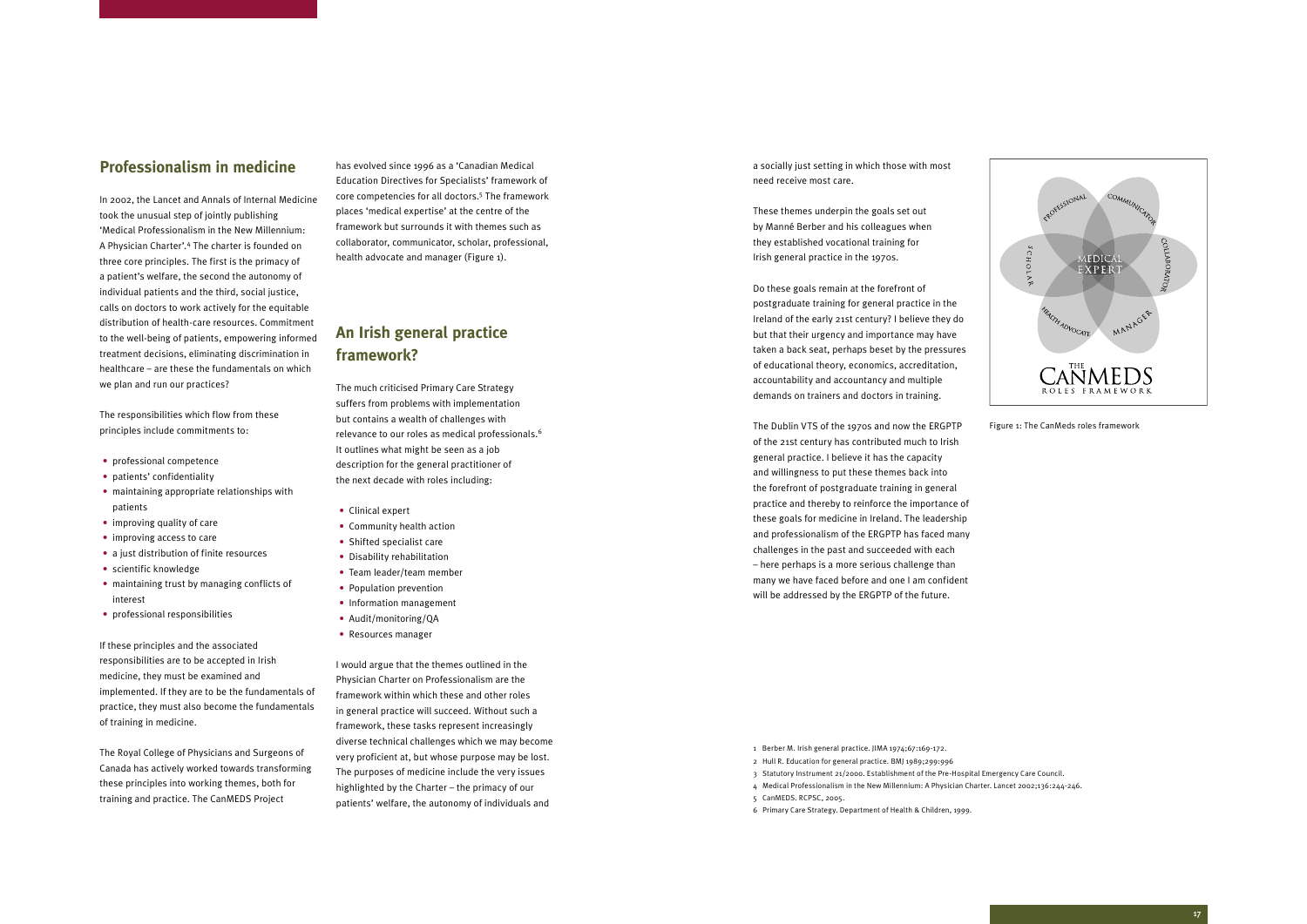I was honoured at being asked to speak at this meeting and also feel very privileged to be part of this scheme. I was what was then called a 'trainee' twenty years ago. I would like to introduce you to my registrar from the scheme who is sitting in the audience training, Dr Seoighe Ni Rua.

Before I start I would like to introduce Fiona Bradley to anyone of you who do not know her.

Fiona was a graduate of this scheme and we worked very closely together for 7 years. She died three years ago. She contributed enormously to general practice and also to my life. I would like to dedicate this talk to her.

This talk is in no way intended to be autobiographical, but a little about myself is not a bad introduction to the changing face of general practice.

I started my life in this house – I don't remember it – it was the house of a DMO, a district medical officer as GPs were then called. It was owned at that stage by the corporation and given at a minimum rent to the GP. It was built on the edge of bog on the street of Carna, in Connemara.

You can see how over 46 years later it has changed. Dr Casey runs a great show from here and he was responsible for building this purpose built health centre.

My parents moved to Athenry of the Fields of Athenry fame. We lived in this house, again owned by the corporation.

The patients were seen in the house in the front room on the left and they waited in the hall. The family was involved in 24-hour care, answering doors and phones. The phone number was Athenry 34. At least in the beginning, the phone was a party line – this meant that the five owners of phones in the town were contacted by one ring for one, two for another etc. Each could listen in on the other. At least the current discussions on confidentiality and general practice do not face this problem!

The GP was a presence in the house and we got to know our father very well. He took the current preschool child on all house calls giving my mother some rest until we went to school. The brother of a classmate died in this front room from croup. In my class were twins, one of whom was less intelligent than the other. I knew why but never told. The mother had been in obstructed labour and the midwife called my father. The first child was delivered and he was about to do a decapitation of the second child to deliver her, rather than lose the

## The changing face of General Practice

#### **Dr Brid Hollywood**









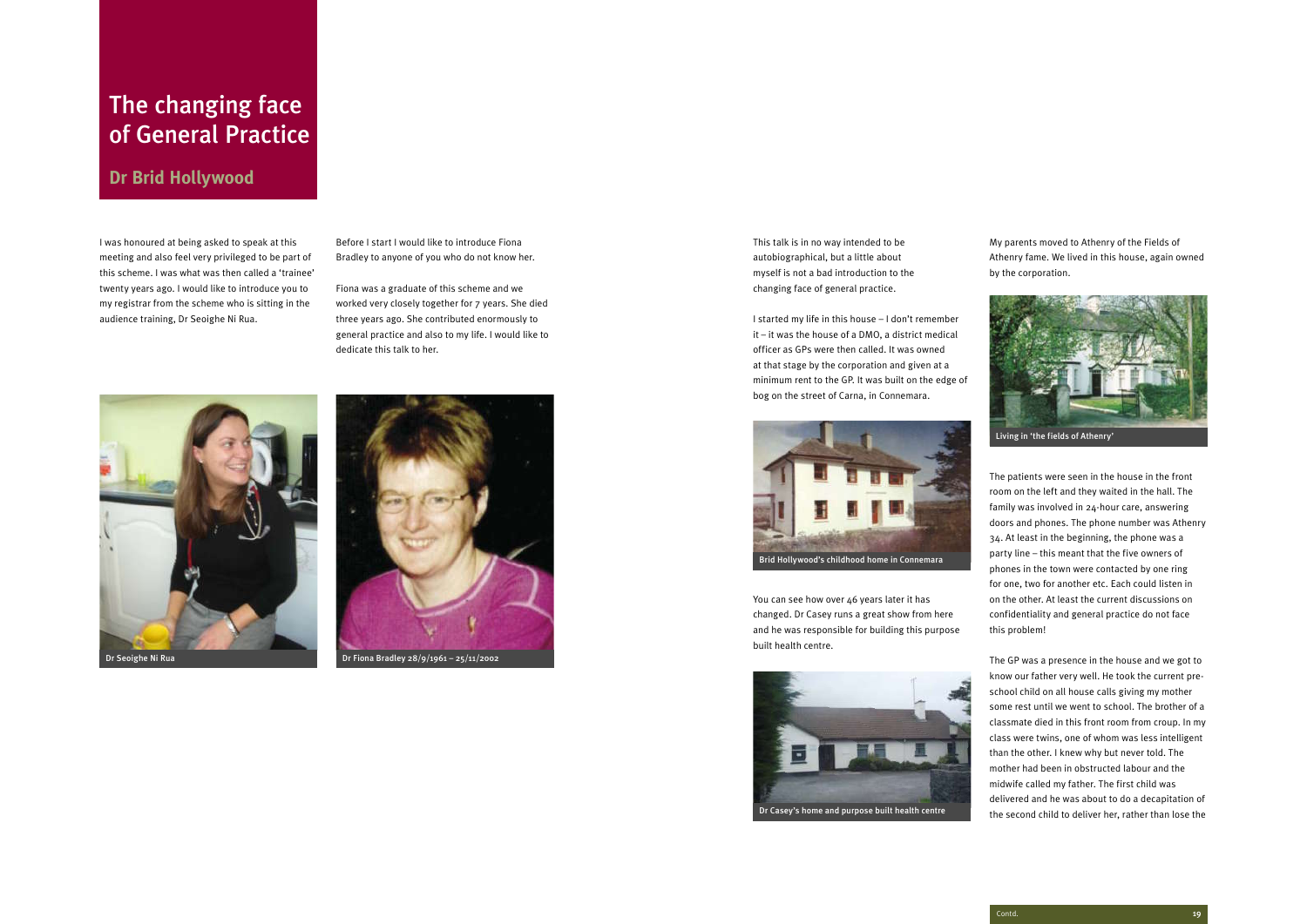mother's life, when the midwife heard a heartbeat. They took down the door of the woman's bedroom and carried her to the car. My father drove her to Galway where my friend was delivered by section. Confidentiality was inbred in us and if we slipped up, it was beaten into us.

The public patients were seen across the road in what was called the dispensary. Another name for the GP was the dispensary doctor. In 1972, that changed when the first GMS contract was signed. After that, private and public patients had to be treated the same.

While it was a very happy, and by local standards a privileged childhood, being the doctor's daughter was very claustrophobic. For example I was goalie in our local school camogie team and overheard Fr O Grady, the vice principal say, ''Jaysus the doctor's daughter has a great puc! ''

I felt a great sadness when we left Athenry at the age of 14. However, I embraced the feeling of anonymity which Dublin offered and felt hugely liberated. I would never again be 'the doctor's daughter'.

I graduated from this scheme when Manné Berber was still the Course Director. I started my GP life in Wicklow with Neil Golden as a trainer.

Neil is second on the left – it was a fantastic practice and very advanced for its day. I loved every daylight moment of it, loved the driving, the countryside and the house calls, but found the outof-hours calls very hard.

The doctors in this practice who have now moved into this new premises have done 24 hour on call ever since. They do not know what it is to get seven nights in a row sleep. This has made getting partners, women doctors or locums difficult.

Next Friday they join Carlow Doc, the nearest co-op and Dr Nick Byrne tells me he cannot wait. His life will entirely change.

The changing out-of-hours cover which is now in place in many places in Ireland, in addition to offering GPs a hugely better life, will continue to have wide reaching effects on retention of general practitioners, particularly in rural areas.

I spent one year working in James's Street in Dublin and a number of years abroad. In the 80s while we were away, many of you will remember there was a moratorium on GMS posts and none were being advertised.

I was lucky enough to return to a part-time five year lecturing job in Trinity with Prof Tom O'Dowd and worked as an assistant with Patrick McGrath who is on this training scheme and then Deena Ramiah in Clondalkin in this surgery.

I loved teaching and even liked creating a research question and gathering data. Writing a paper however, filled me with a boredom I could taste. I had to face it – the P values I had been most interested in until then were getting these three out of nappies and to school age.

 With Fiona Bradley's encouragement, I bit the bullet and interviewed for a GMS list in Ballymun.

 I came first in the interview because no one else applied for that particular position. I got a list of 600 GMS patients who had been very well looked after by my predecessor Dr Muiris Houson. There was literally no room for me in the building. I put my eye on the men's toilet – the greatest bit of persuasion I have ever done in my life, and I would not mind it on my epitaph, was to persuade the health board to allow me convert the toilet into a surgery.



The doctor's daughter



Drs. Fergus O'Kelly, Neil Golden, Fiona Bradley and Michael Flynn



Top left to right: Training in Neil Golden's practice and driving to house calls Bottom left to right: Making a house call and the new premises



Right: Deena's old surgery



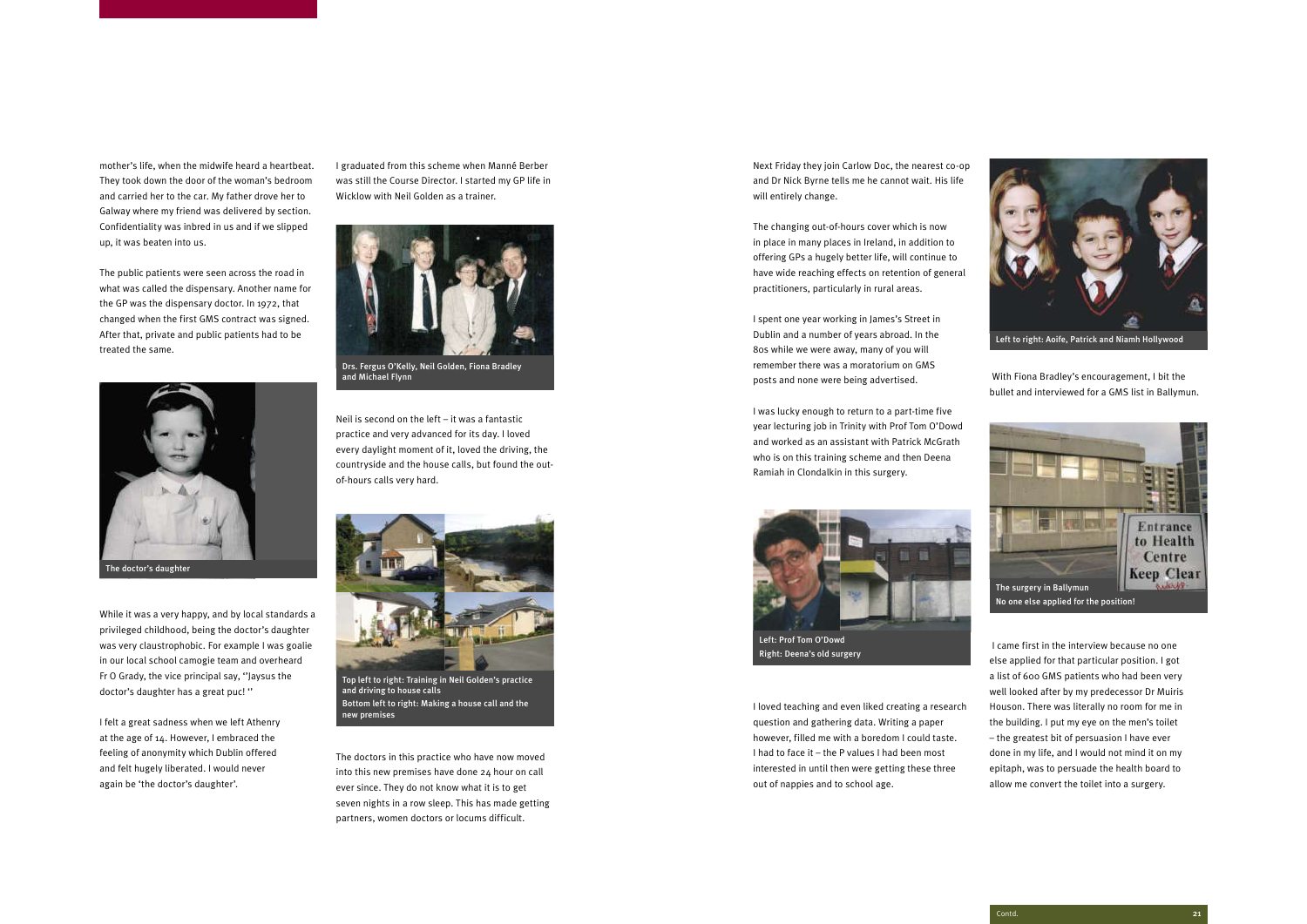Some of my male colleagues were not impressed as they now had to share the ladies' toilet, but they recovered. Ballymun had to be a place of equal opportunities I felt.

At that time, I met Dr Pippet who had been the senior partner in my training practice. We were at some social 'do', both well dressed. He asked me where I worked. I told him ''Ballymun Health Centre''. There was a pause and then he said ''Oh Brid and I thought you had such great potential''!

There have been huge changes in general practice and huge changes in society over the last 30 years. The time will allow me to visit only some. Also this talk took on a life of its own. With the help of a wonderful medical student, Clare, I gathered all the information I needed for a very erudite and academic talk. Then I rang a few GPs and family members for photos – as they arrived, I kept rewriting the script to suit the photos – that is also

the story of my life so it is nothing new for me. However, in advance, I may need to apologise to a few people for what I am about to say and show! Please forgive me.

### **Feminisation of General Practice**

I know that it is expected of me to speak on this topic and indeed it one of many sociological shifts that have taken place in general practice. Walk into any GP's surgery in Ireland, and there's a good chance that you'll be seeing a female doctor. Thirty years ago, the graduation classes would have been 70% men.

1985 was a watershed year, not just because Fergus Mason is sitting in the top row 2nd from the right hand side, Arthur Courtney is top row, 5th from right, Muiris Houston, third row, 10th from right and Marie Scully, as one would expect, sitting in the first row, 1st person – but in this year there were 50: 50 men and women qualifying.

Apparently there were only two men in a recent medical year in Galway – could this be true?

More women doctors are choosing GP as a career than men. Why? – well the obvious reason – it is a more flexible profession and there is not the same need to go abroad. Secondly when they do apply for GP training schemes, they seem to do better in the application process – why? Good communication skills, skills of listening, empathy and a high degree of emotional intelligence are attributes that we tend to look for in a GP. They are attributes which are most often associated, and I think wrongly, with being female. This may be frightening men from considering general practice as a career.

Certainly they are attributes, which at interview we look for when taking people on to the training schemes. I interviewed two years ago with the UCD training scheme. A male GP who had spent three weeks with us and whom I know to be fantastic with patients, was not able at interview

to persuade us that he possessed these attributes. While at interview the girls were all genuine stars. We may have to change the criteria at the interview process. This is not the same as being biased in favour of men; it would merely be recognition that current interview processes may be biased in favour of women.

#### What are the implications of the feminisation that is taking place?

The first and obvious one is the need to retain women in practice or otherwise the manpower crisis will get worse. The solution to that is to support women a little during the few years when they need flexibility – by having part-time partnerships, part-time GMS contracts and good out-of-hours work arrangements. The broader implications for the future of general practice are less easy to predict. Professor Carol Black, President of the Royal College of Physicians in the UK makes the controversial argument that medicine as a whole may lose status, may deprofessionalise if it comes to be seen by the public as a profession dominated by women. I agree that there may be a 'man' power crisis and I suppose the challenge is to find more men! However, I would certainly like to disagree with the suggestion that a predominantly female profession will cause a deprofessionalisation of the whole profession. Not when Doctors Maria Wilson, Zita O'Reilly, Seoighe Ni Rua and all the other wonderful women GPs sitting in this room here today are around.

#### What is the impact on the patients?

Well that is an interesting one. A sort of apartheid has developed in general practice – we feel that women should look after women and men after men. What a nonsense and a dangerous one as it leads to de-skilling. There has been a huge



Left to right: The men's toilet door, the men's toilet, from toilet to surgery!







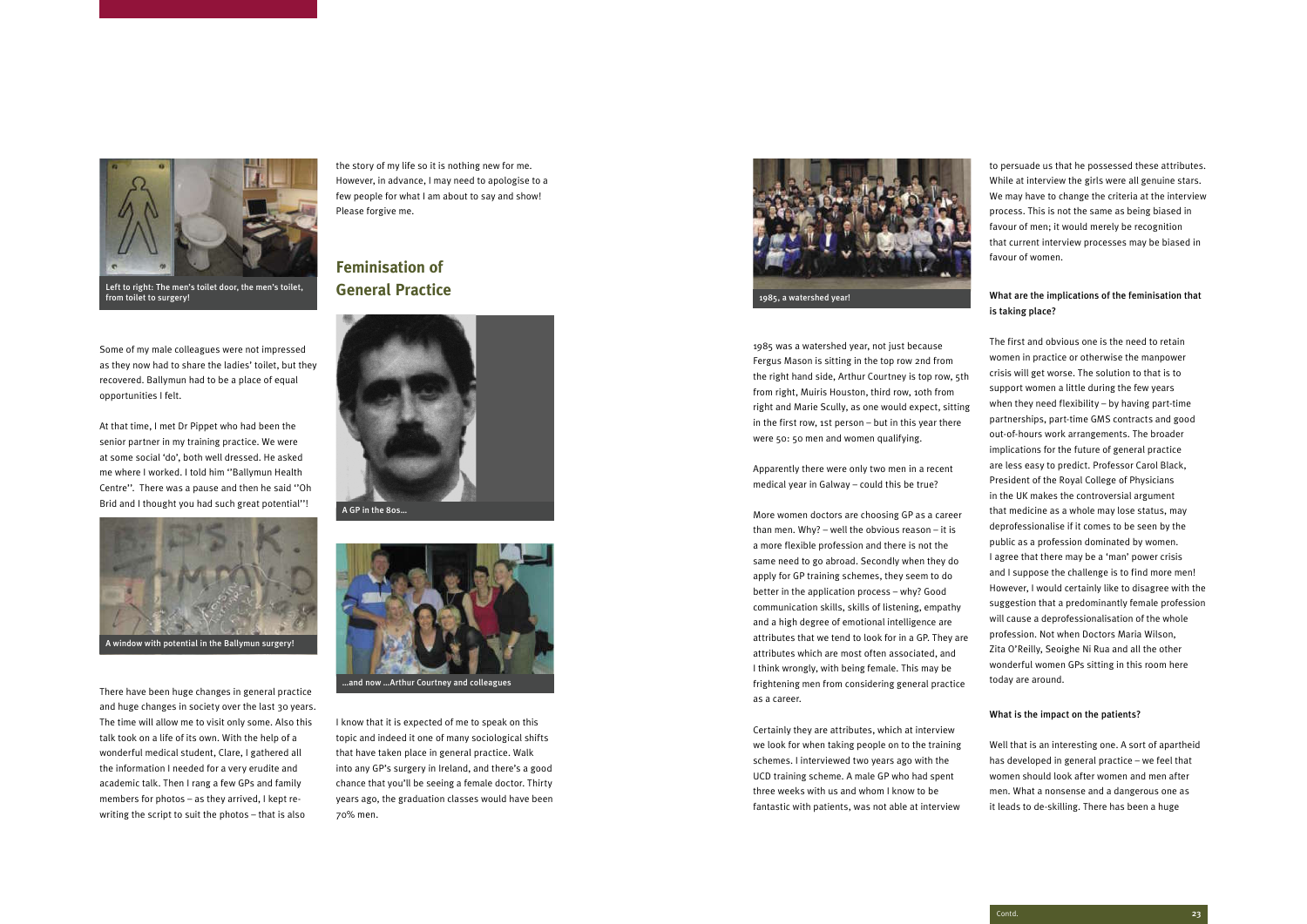pendulum swing that even the men have bought into. This change of perception is a challenge for training and the training schemes. This is a sociological shift, a pendulum swing but will the pendulum swing back?

And in case any one of you very young registrars listening to this talk think that you have a monopoly on fun and that it does not get better, I would like to let you know that if you love fun as a child, you will love it as an adult.

When I was in St. Louis School in Rathmines, it was not unusual for girls to consider entering the convent. A friend of mine, just in case God was calling her, went to see the Medical Missionaries of Ireland. She interviewed them and they her. She was a bit of a character and after spending some time talking to them, she said. ''I don't thinks it is for me sister, I would miss the old sex!''

I think that whatever one's sexual orientation, heterosexual, homosexual or lesbian, that we can intellectualise it any way we want, if general practice becomes a totally female profession, it will be a pity and we will miss the old men.

Many people were very helpful to me and sent me wonderful slides. Dr Maria Scully has a practice manager and he was wonderful altogether. He was so good that I asked him to send me his picture.



Should general practice become a mainly female profession, some of the fun would be lost.

When it arrived my daughter said to me – eyes lighting up – "What are you doing with that picture?" I said "It is a picture of Maria Scully's receptionist". "That's Brad Pitt'' She said. "It's not'' I told her – "that is Maria Scully's receptionist" and I still think it is Maria Scully's receptionist!

As you all know, in the audience at the moment is Muiris Houston and I have a very good Idea – Zita Dillon and I might ask Muiris if we can write next Saturday's column on what's hot and what's cold in the Irish Times – he might have a bit of pull. What's Hot? – having a male practice receptionist who looks like Brad Pitt. What's Cold? – the feminisation of general practice.

#### **Premises**

The manner in which the bricks and mortar of general practice are funded is under much debate. For planning permission reasons and generally for the sanity of a family, GPs tend not to set up in their own houses any more. This is the story of Dr Marie Scully's changing practice and is the pattern for many practices. This is enviable, something that has taken years of sweat and team building. But how do you fund it?



At college…



And afterwards...







Dr Scully's very helpful practice manager





Dr Marie Scully: A doctor in waiting; after years of blood, sweat and tears qualified at last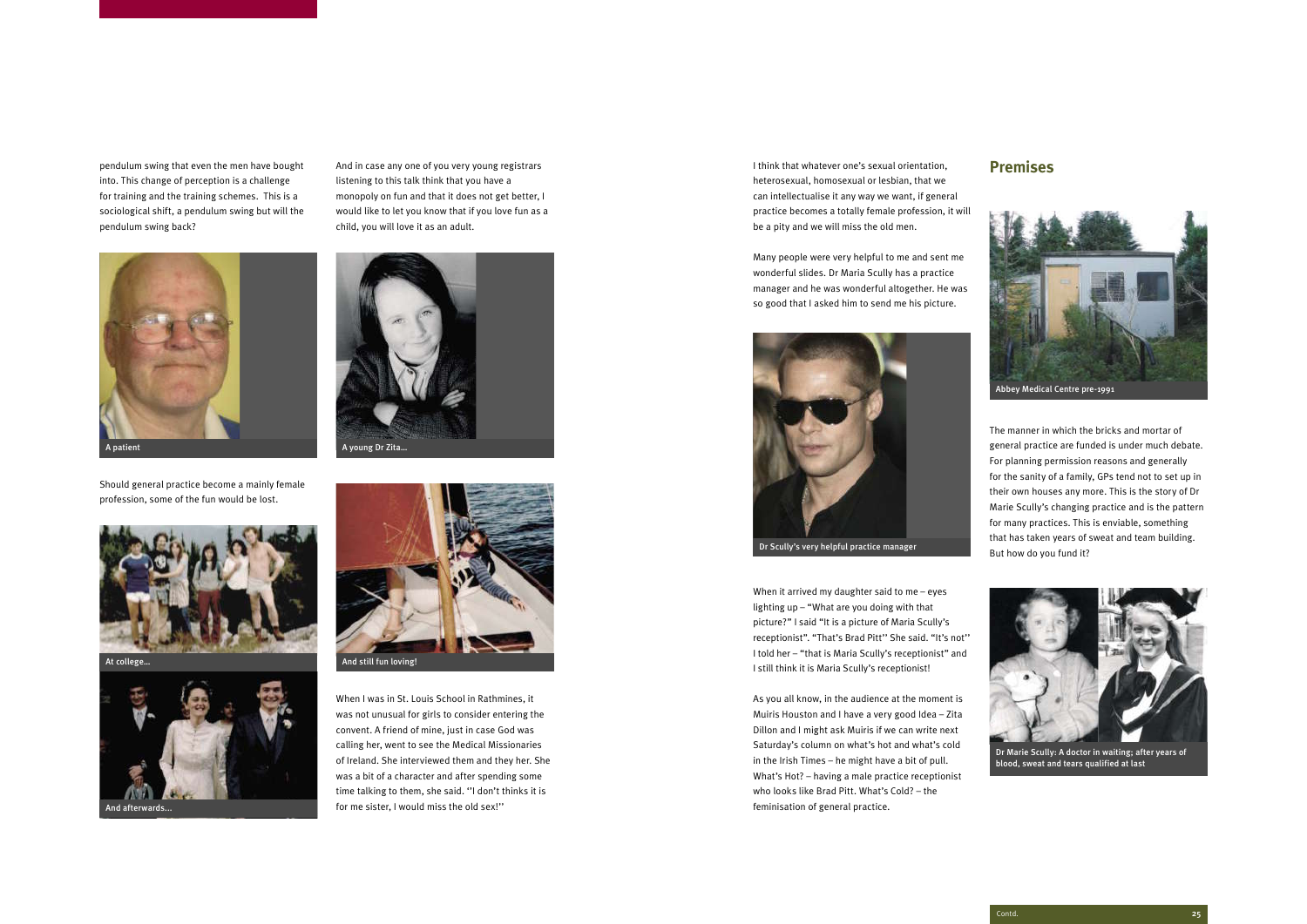At the winter meeting of the ICGP, future models of funding for general practice were debated. Dr Garret Igoe opened with a marvellous presentation of the Virginia Primary Care Strategy and certainly it was the envy of all who attended the meeting. In this case the state funded the building, which houses the primary care strategy group.

The state has not given an undertaking to build very many further premises for general practice.

Dr Ronan Boland presented the model favoured by the IMO. The overriding message here is "Make sure you own your own business" – he advocated the development of primary care centres throughout the country owned and managed by the GP. Dr Marie Scully's is an excellent example of this.



We in Ballymun like the Virginia practice hope to move into this building, which is totally State owned.













Sing and dance and build team morale and…





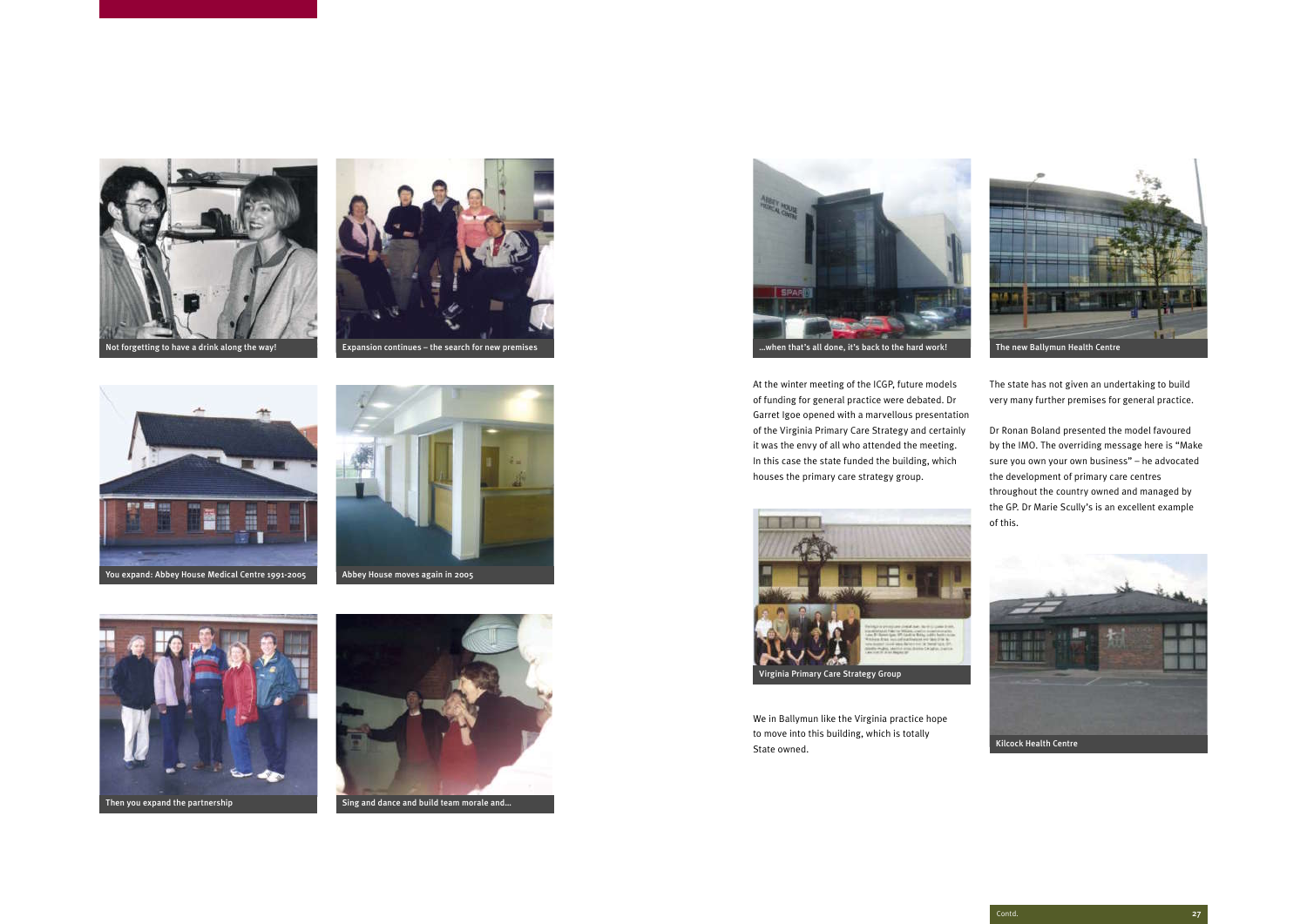The message was that we best understand our own business so why not run it? This can be funded from the bank or perhaps by rent from others, such as dentist or pharmacy.

The third presentation was by Fergus Hoban. He aims to build 60 large centres around the country each housing six GPs. He will take all the risk, do all the work, and leave the GPs autonomous. They will own their own surgeries and pay less than the market value to do this. He has spent a lot of time on designing a model, which keeps an ethical distance from the pharmacy.

What is certain now is that a GP with a list of 600 GMS and 600 private patients cannot afford to open in many parts of the country without looking at some type of economic model. What we are seeing is General Practice changing from a cottage industry run in our own houses by single handed GPs to group practices run either in state owned premises or as part of a business model. Not everyone is happy with this. One institution in general practice called Dr Cyril Daly, who has not and never will change, feels that there is a new stratum of medical care being introduced – an organic growth he calls it, and he is not sure that it is desirable. He suggests that the shape and size and quality of general practice are now being determined not by patient needs, not by the wish of many doctors, but by a vigorous entrepreneurialism. However as much as one may laugh at what he writes, there is a point that can be made. We are building lovely big buildings – and we think/hope that they will provide better care. However Dr Marie Wilson has chosen to stay in this premises – and is very proud of the care that is provided from this house.

The quality of general practice is probably not determined by the building only, although it must be a big factor but is determined by the people and the services they facilitate. However, it is fantastic to see the infrastructure of general practice improve.













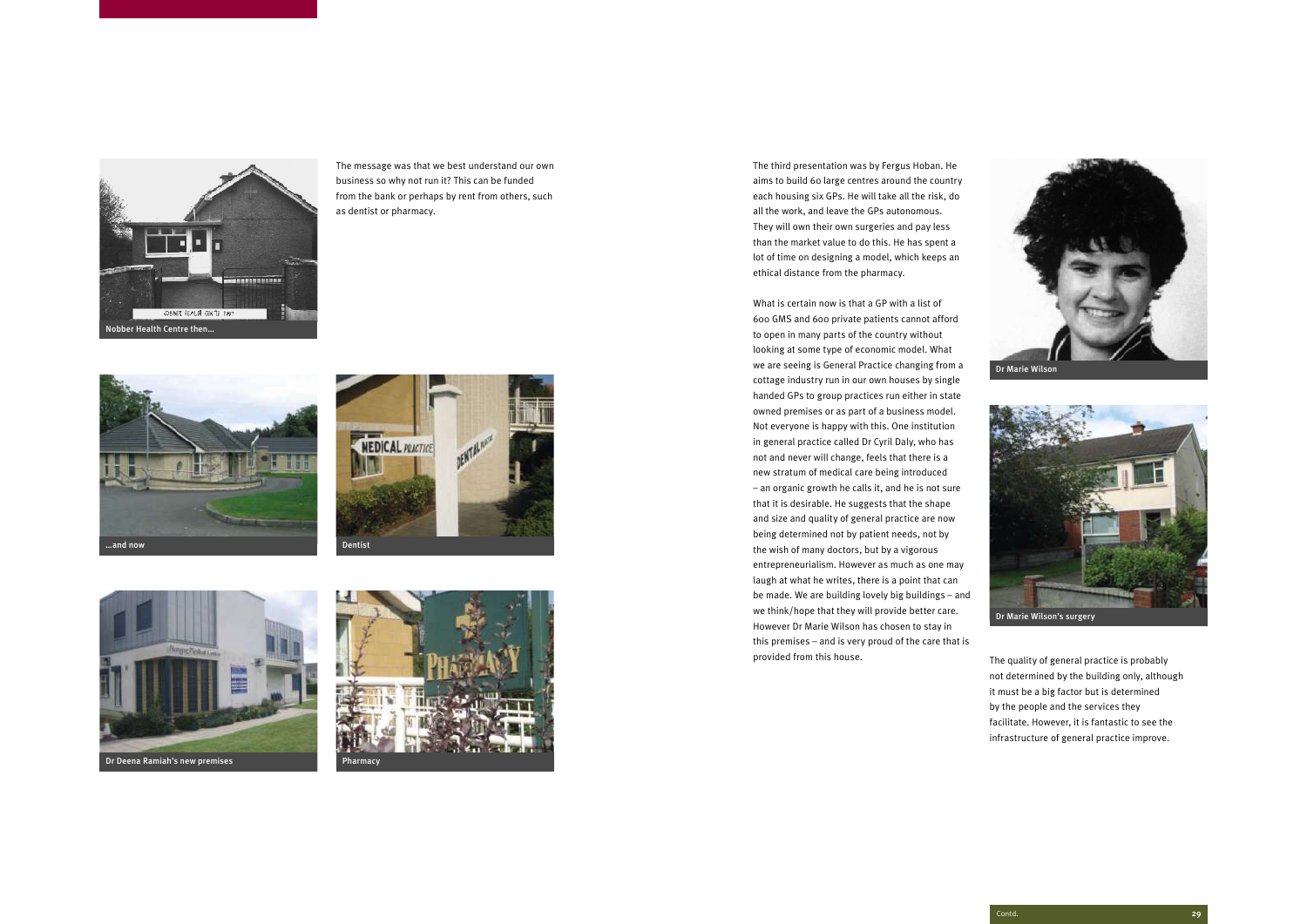#### **Primary Care Strategy**

In the September issue of Forum, Dr Igoe of Virginia Primary Care Strategy said that he felt that too much time has been spent discussing the infrastructure and not enough on how teams work together in general practice. The idea of the Primary Care Strategy was that a team of people would work together on complex problems. Any member could refer to any other and clients could self refer. There are only 10 pilot teams around the country. And we are privileged in Ballymun to be one of them.

What we are able to offer our patients as a result of working in a true team is huge. Twenty years ago when doing the GP Membership, all right answers to patient care seemed to involve a team. Despite working in many areas since and being on good terms with local public health nurses, social workers and other health providers, the only team times were conferences held about problem families.

These as we all know usually occur in the middle of the day and seem to be attended by very good people who have much more time than ourselves to solve problems. The primary care strategy was the first real effort to create a team and creating a team is not easy.

Barriers to team work include the different cultures that exist between the health board and us as GPs. We are used to taking decisions quickly and acting on them – no minutes – done and dusted. There is another culture with time for meetings, coffee, and review of minutes, which belongs to a different world. A huge barrier is the fact that public health nurses remain geographically based rather than based around a practice or a group of practices. Dr Garrett Igoe suggests, and I would agree with him, that all patients should register with a team, which is not geographical but serves a number of GP populations. It is very hard in one practice to have patients excluded because of geography.

> We are a country of pilots. The pilot in diabetic care in the north side of Dublin run by Susan Smith was an unmitigated success – financially, from a health point of view, and from the point of view of the doctors and nurses taking part. This pilot crashed, as it was no longer funded. Heartwatch is a success – again cost effective, showing good results, no reason to suspect that there are any waiting lists. We in Ballymun have a sexual health clinic with full STI services run by GPs and nurses and while this may not be chronic disease management, it prevents chronic disease – no waiting list. Many practices have an asthma clinic – no waiting lists. Over and over again, GPs around the country have shown that they can look after chronic illness, effectively, efficiently and at lower costs and without waiting lists.

While it looks as though there is not funding to roll out the primary care strategy in the way it had been planned – huge lessons can be learnt from working as a real team and I believe that there are huge potential benefits for patients. Because the primary care strategy is expensive and progress is slow – it may not change the face of Irish General Practice, however many of us privileged enough to work as part of a primary care team would like more thought given to this area as we believe that our patients greatly benefit.

#### **Chronic Illness**

General practitioners always looked after chronic illness. However there are more treatments available now and more people developing illness such as diabetes. The known prevalence of many chronic illnesses may be greater because of better diagnostic tools and greater perception on the part of the general population that asthma, hypertension, hyerlipidaemia and heart disease exist.

Drug addiction can be considered a chronic illness. The methadone protocol has been written once and modified twice. It is followed nationally and each participant is audited annually. Again, this protocol and the manner in which it is carried out has over the last years demonstrated how well a co-ordinated programme can be carried out in general practice.

For some reason there has been no co-ordinated plan as of yet, for chronic disease – perhaps the new contract will change this.

It is always of huge disappointment to me that our representatives in the IMO speak so loudly about remuneration and so little about quality. It is a huge disappointment to me also that the Department of Health speaks so much about quality and will not address remuneration. Sometimes they seem to me like people in boats – passing in the wind, going in all directions.

What general practice has proven with pilot after pilot is that we can look after chronic illness, we want to look after our patients with chronic illness and that we would welcome non-paternalistic debate in this area.





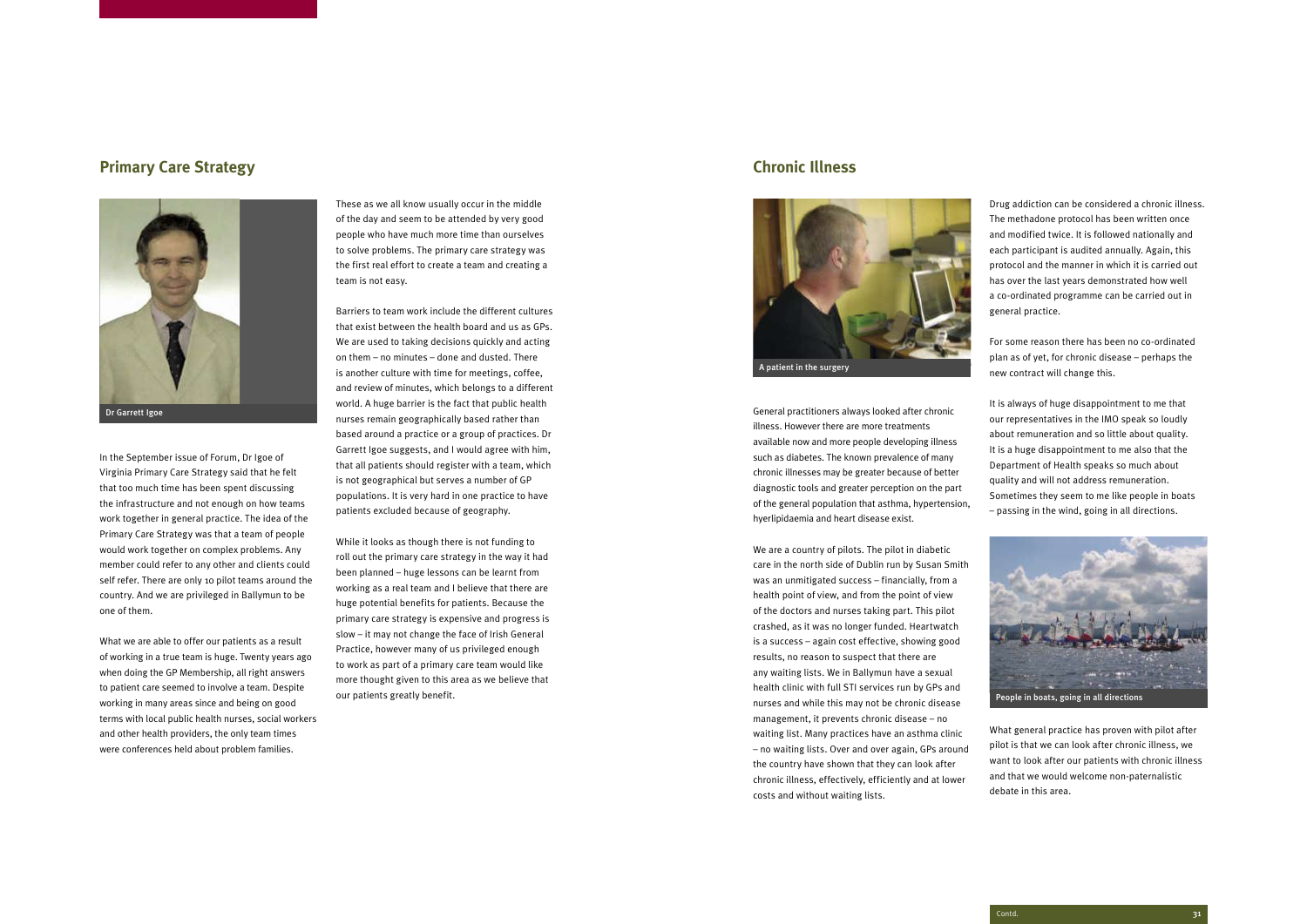As general practice changes, are we looking after our families and ourselves any better? I thought it was appropriate to bring up this topic as one of the few certainties we have is that we will get older and that we need to take care of ourselves.

I introduced Fiona Bradley at the beginning of this talk. One day I was sitting in my surgery and Fiona was next door and she rang me and said she had a little problem and she had had it for some time now. In fact she had entirely ignored her 'little problem' for a long time. Fiona received attention the following day and really never returned to work in any very active way after that, even though she lived for a number of very full years before dying of breast cancer. Fiona neglected herself....why?

My own father graduated from Medical School over 55 years ago.

He retired from general practice at the age of 70 when his last child Diarmuid left university. He could not afford to retire before then as he had invested all his money in our education instead of his pension. The following week, he took the time to go to an optician. The sight in one eye was entirely gone and the other was at risk. Over ten years later he is alive and well. However driving is a problem with one eye, as is pouring wine. Why did he neglect himself?

It is still true that we neglect ourselves, that many of us do not have our own general practitioners, that many of us treat our own children. I think that there is very little evidence to suggest that this has changed. Why do we do this?

The answers to these questions are complex but the shoe-maker no longer has to go without shoes. What has changed is that there is help at hand.



The ICGP have a Health In Practice programme whose mission statement is "to promote and maintain good physical health, occupational health and psychological health and wellbeing for GPs and their families". The programme is called the HiP programme.

The Hip encourages GPs and their families to address their health concerns in a number of very practical ways.

HiP provides confidential healthcare through four networks. The four networks are:

*Network GPs – a GP for GP service.*

*Network Occupational Physicians – for occupational health advice.*

*Network Psychiatrists – for when you might need one.*

*Network Counsellors, Psychologists and Psychotherapists – developing solutions, life management skills and coping resources to help resolve your work-related and personal problems.*

The first conference in Ireland in this area was held recently.

### **Highlights of change**

Even though I am sure that we will continue to neglect ourselves, there has been a recognition that when we do seek help that we may have a chance of getting it. This help is now at hand. THIS IS A HUGE AND IMPORTANT CHANGE. What is certain is that we are getting older and will eventually die, that is of course unless you are Fergus O Kelly and can walk on water.

Much more has changed – quality assurance – still voluntary but on its way.

Litigation – increasing – as are complaints against general practice.

Collegiality – general practice is no longer a lonely occupation – largely due to the huge network that the Irish College has set up.

Education – again the College has a huge role to play here – it would be possible to spend almost every evening at some form of educational activity.

GP Training – always striving to improve.

Medical cards and the new contract – I was afraid to speak about this because there was a real risk that I would wake this morning and find that there was a fifth type of medical card which I had not included in this talk and that you all knew about already.



Dr Roibeard O Chuinn – 15th September 2005





#### **Doctors' Health in General Practice**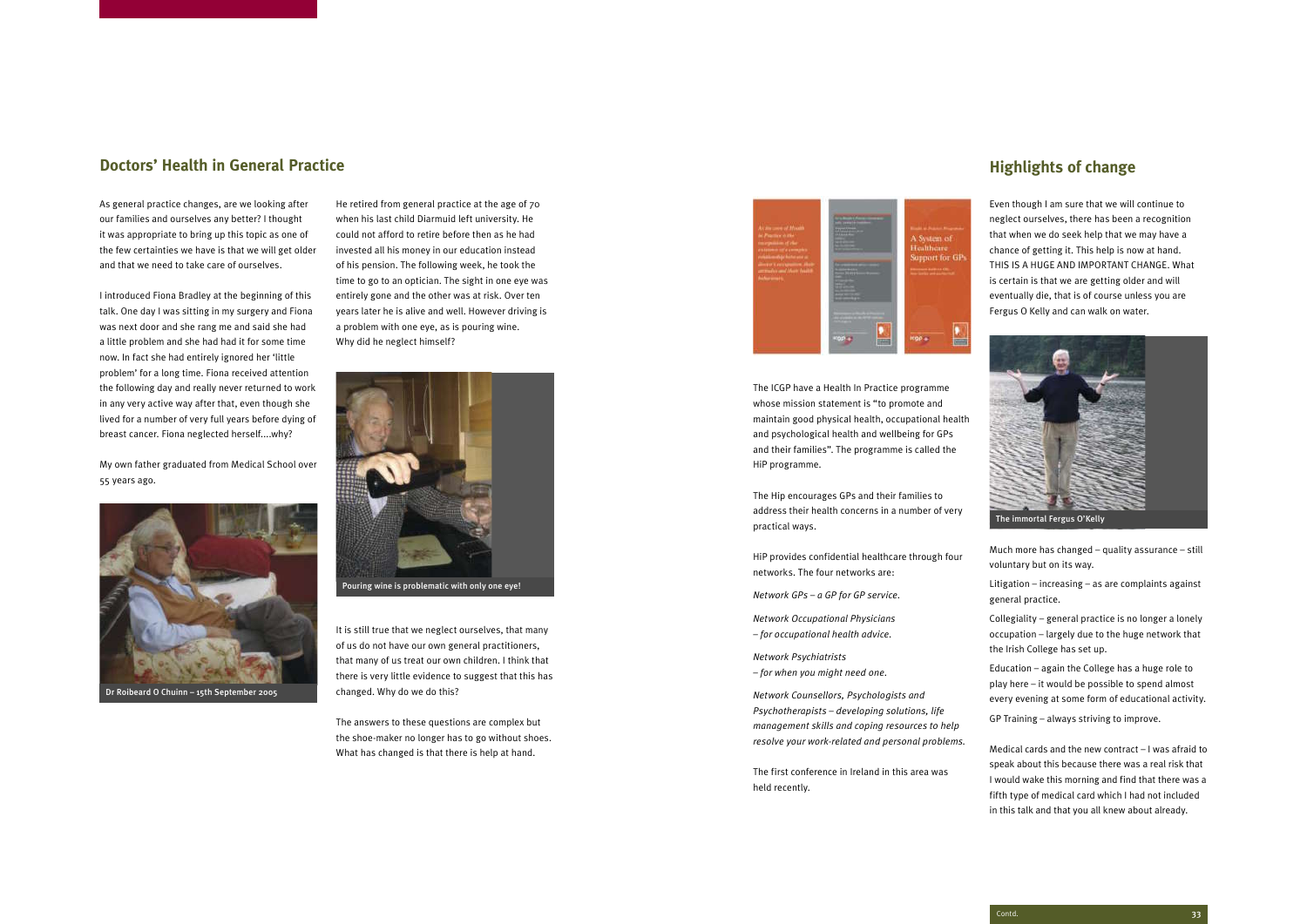I would like to say to anyone setting out on what is undoubtedly a hard career with many frustrations, that at a very profound level I feel we make a difference to individual people's lives. We share the intimate consultation, the normal, being given out to, the successes, the sorrow and the joy. I feel privileged, even in this changing world, honoured to be a GP.

#### **What Has Not Changed?**

However what has not changed for me is that in general practice you make new friends – who remain old friends…

There is the collegiality – this is a picture of some of us in Ballymun and David Gibney has just told us about a patient who came to complain about her child's spelling. 'What sort of word can he not spell?" – he asks mum. "He cannot even spell 'spragetti'" she says. Someone else tells about the young lady who was a little more up-market than many of our patients. When asked if she used contraception, she straightened up and proudly said that they used 'condominiums'.

That there are supportive people who are always ready to listen and help…



But reassuringly what is the same for me in general practice is the great pleasure it is to be a general practitioner. There is the closeness of the consultation; the continuity – the relationship built over years; the challenge – I hope to see this little girl safely through adolescence and beyond; there is the sharing of success – "look, no needle marks and I am working''; being there when the going is rough; and the huge pleasure of sharing the happy times.















Being there when the going gets tough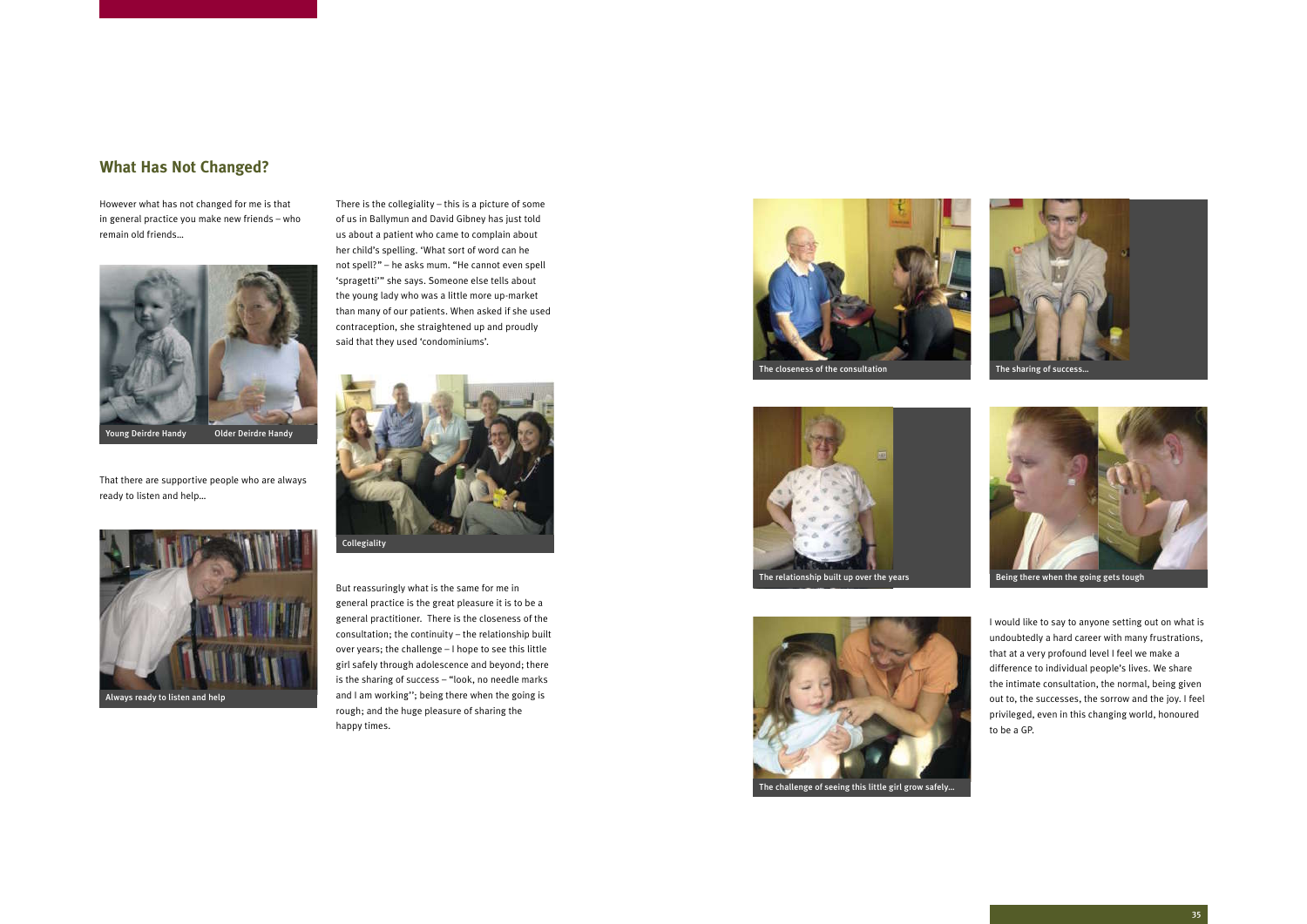Manné Berber – Teacher, Mentor, Wise Man

Those of us who were fortunate enough to train in the discipline of general practice, under the direction of Manné Berber, will never forget him.

His calm demeanour was striking and had the instant effect of soothing those in his company. His sharp mind asked us to question ourselves and those around us, never to assume. He instilled in us recognition for the importance of minding body, soul and mind – demonstrating his Canadian air-force callisthenics that he began the day with – much to our amusement!

How could we care for others if we did not know how to care for ourselves in the first place?

Manné was no pushover and he knew how to get what he wanted done with some 'gentle persuasion'. This 'persuasion' was used to good effect when he had to negotiate hospital posts for the scheme. He would be proud of the fact that the general practice candidates became recognized for their calibre over the years and rightly so.

He was visionary when it came to the development of general practice and was not deflected by any set-backs that would have crushed lesser mortals. Set-backs were just challenges.

As a Teacher, he gave us his most precious commodity, his time – in abundance.

In this respect, he was generous to a fault.

The most important message he left with us, his trainees, was the practice of what he called U.P.R. "unconditional positive/personal regard" for others. If we had this for our patients and in all of our interactions with others in life – we would be successful as GPs and as humans.

In essence, Manné was a saint – someone who cared deeply about others and carried that passion into all aspects of his life. He translated his vision and his passion into reality.

General practice has grown with vigour having been so well planted in fertile soil.

We, his trainees, are now trainers and keep alive his memory and principles by passing them onto our future GPs.

How lucky are we to have known a truly wise man who inspired us then and whose spirit continues to guide us in our daily tasks.

Zita O'Reilly

Thank you very much for the invitation to present the Manné Berber Lecture on this the occasion of the 30th Anniversary of the Eastern Regional General Practice Training Programme.

I first met Manné, along with my fellow 1st year trainees in early July 1986.

Those of you who were lucky enough to know Manné can picture the scene. The neophyte trainees had gathered at the old Postgraduate Centre on the other side of this campus; we were soon joined by an avuncular, bearded man who radiated gentleness.

He soon put is at our ease and invited us to gather round our chairs to form a circle. Any of us expecting a didactic lecture on a hard topic in medicine were in for a surprise. Manné took out Michael Balint's book, "The Doctor, his Patient and the Illness" and began to explain how different our learning would be on the Thursday afternoon half day release programme.

We gradually realised that patients' feelings were just as important as their clinical signs; that it was OK for doctors to have feelings too and how important it was for the GP to be aware of these. And how it was possible to make a diagnosis at several different levels in the same patient. Manné introduced us to the importance of listening to patients and the therapeutic role of the doctorpatient relationship. We returned to the battle stations of casualty and hectic labour wards with new insights. Manné asked us to bring cases back on Thursdays, encounters which he skilfully peeled back to reveal the many layers of interactions between us neophytes and our patients.

I found it stimulating when he dissected away at an apparently straightforward case of an exacerbation of COPD that I had treated in the Mater Casualty department to reveal the many diagnostic possibilities underneath.

Of course, we were bounced back into busy hospital jobs and difficult on call rotas the next day, but in quieter moments we reflected on his teaching and our new understanding. And most importantly of all, we questioned the absolute diagnostic processes of hospital medicine. We had begun to learn the necessary skills to question this absolutist approach which up to that point was all we knew.

I don't know about you, but I found Balint a difficult book to read. It has very useful concepts, and it was these that Manné successfully got across to us. Balint writes about the doctor's Apostolic Function in a rather lofty manner. For me, the best way of learning about your own personality traits and peculiarities was to analyze a video of a consultation or even role play, two new 'tricks' that Manné and Michael Flynn soon introduced us to.

But I have to admit that the introduction to Balint was unlike anything else I had experienced as a medical student or intern and the book and its ideas were a real eye-opener to the world of general practice. However, it was Manné Berber, through his gentle teaching, who really taught me the value of the art of listening.

But then we discovered heart-sink patients! How could we ever tolerate these lower forms of life that had been sent to scourge us? Couldn't they

## Introductory comments

#### **Dr Zita O'Reilly**

## Manné Berber Lecture

#### **Dr Muiris Houston**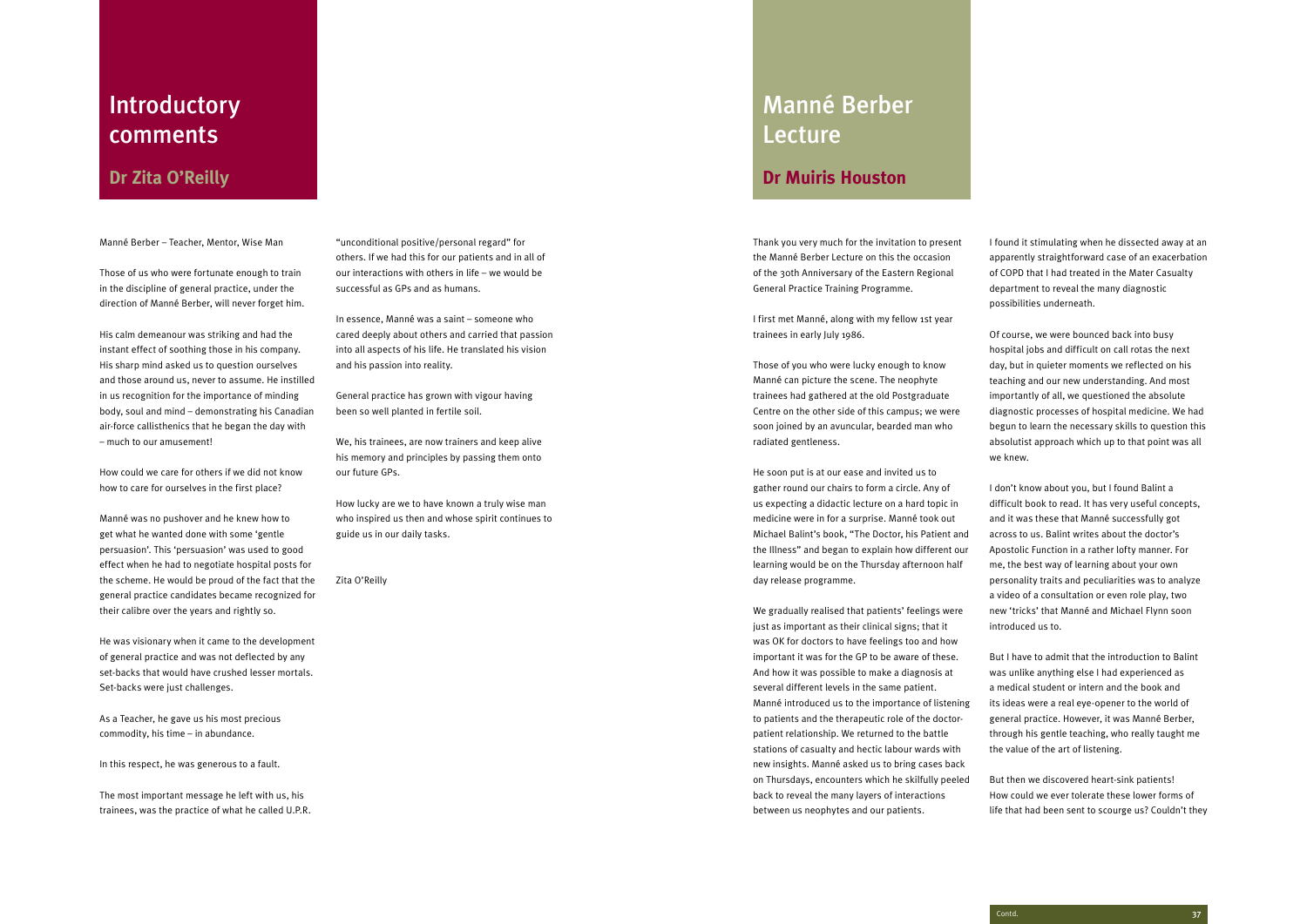understand that we had nothing to offer them? And why, oh why, did they visit so often? Again it was Manné who helped put it all into perspective. During a group conversation in which we trainees were venting our frustration at heart sinkers we had treated, Manné paused and said; "I used to feel the same way about heart sink patients. Then one day, as I saw one frequent attender come up the driveway to my surgery in Churchtown, I stopped and thought "She has just passed by over a dozen other general practices to come and see me. She could have called into any one of them. But she has chosen me as her doctor, and has happily come to see me today".

In other words, this woman was gaining some hitherto ill-defined benefit from consulting her GP, Dr Berber. This realisation, Manné told us, helped him look at that patient, and others, in a new light. And while it didn't turn all heart sink patients into saints overnight, it was a helpful insight into how we could view these consultations differently and more constructively.

By June 1988, we had enjoyed two years of Manné's company and benefited greatly from his gentle style of teaching. Our thoughts were turning to the summer break when on Sunday, June 5th, the terrible news came through that Manné had died suddenly during the night. Buried quickly as is the tradition of the Jewish faith, our mentor and new guide was suddenly gone from our lives.

Both the scheme and individual trainees soldiered on. But the loss of the first course director was a major blow to the scheme, which took some years to recover.

Manné was missed both as a teacher and a skilled administrator. He had made a unique contribution to Irish general practice for over 20 years.

All of us who benefited directly from Manné's teaching learned to appreciate his wisdom and kindness. To those of you who came through after his passing, his legacy lives on in the style and approach of the current tutors, programme directors and trainers of what is now the Trinity College GP Scheme. Indeed, he would have been particularly proud of this association as he himself was a 1952 graduate of TCD.

For medicine to have artistic possibilities, as demonstrated by Manné Berber, represented a huge bonus of GP training for me personally. A reluctant scientist, I was much more at home with the kind of medicine espoused by the Royal College of General Practitioners in its logo: *Cum Scientiae Caritas*. People were people, and not machines. The infected leg ulcer of the surgeon belonged to a person with a life story.

The 'tonsillitis' in bed 2 was an adoptee – did that mean he had no family history? And so Manné taught us to value and be curious about each patient's story and to use time and the ongoing relationship you have with patients to add to this narrative.

It could be argued that the recording of narrative in medicine is in some danger. The skill of history taking, I suspect, seems less essential to a new generation of doctors with improved technology. It is rare for the MRI scanner to lie, so why expend so much energy listening carefully to the patient's story?

Regretfully, this may be a logical approach in hospital medicine, but for those who work in general practice and psychiatry, in particular, narrative and the patient's story must retain its primary role. We must continue to listen carefully, to reflect aspects of the story back to the patient in a conscious effort to help them reformulate their story.

This process has been likened to the passing of information back and forth across a bridge, often in the form of multiple levels of traffic. In being open to participate in this process you are enabling the patient to modify the lived experience he or she has had. It helps you modify your medical understanding of what the person sitting opposite you has gone through.

Episodes of sickness are important milestones in the enacted narratives of patients' lives. The narrative provides meaning and perspective for the predicament the patient feels. Ultimately, it offers a true understanding of why that patient has arrived to see you at that particular moment with that actual problem he presents to you.

There is nothing as powerful as the patient's story in the first person. Many of you will be familiar with Robert Mc Crum, the literary editor of the Observer. His description of having a stroke in his book; "My Year Off" is a powerful one. Here is an extract:

*"No one will ever know exactly what happened in my head on that summer night 3 years ago, but probably it went something like this. First, a surreptitious clot began to form deep inside one of my cerebral arteries, cutting off the blood supply to the one organ in the body that, next to the heart, is greediest for blood. Eventually, perhaps some hours later, the clot burst in the right side of my brain – an uncontrolled "bleed" that would result in irreversible destruction of the brain tissue. I was unaware of this cerebral drama: all I knew was that when I went to bed I had a raging headache, and then, the next morning, I could hardly move. Overnight, I had suffered what a specialist called a "right-hemisphere haemorrhagic infarct", or what the world knows as "a stroke" – a word whose Old English origin connotes "a blow" and "a calamity".*  *It was just another Saturday morning when I found myself in bed, alone and unable to get up at home in Islington, north London. My wife, Sarah Lyall, a journalist, was in San Francisco. It was odd to be on my own and odder still to be so helpless, but I was in no pain and, in retrospect, I realise that I was barely half conscious. Downstairs, the grandfather clock was chiming the hour: 8 o'clock. I could see that beyond the heavy maroon curtains it was a lovely day. I was supposed to drive to Cambridge to visit my parents. So, it was time to get up. But I could not move my left side. My body had become a dead weight of nearly 15 stone. I thrashed about in bed trying to sit upright, and wishing Sarah were with me. I experienced no anxiety – just irritation and puzzlement.* 

*With difficulty I rolled to the edge of our big brass bed. Then I was falling heavily to the floor, dragged over the edge of the bed by the dead weight that was my left side. I was shocked and dismayed, and my first thought was to telephone for help. There was a phone on the bedside table, but it was now out of reach. So there I was: naked and cut off. I suppose I passed out, because when I came to again the street was noisier and busier, and the sun was high. Then the telephone rang briefly, maddeningly, and stopped. I knew that the answering machine would be clicking into action. Up here in the bedroom, it was out of earshot.*

*Time blurred. When I heard the clock chime again, it was three. Lying on the floor, I became obsessed with my missed rendezvous with my parents. At times, bizarrely persuaded by the remaining strength in my right side, I imagined hobbling across the street to my car, somehow driving with one arm. I was like a rat on a wheel, revolving desperate escape plans. Then the phone rang again. Somehow, I knew I had to get to the phone on the floor of the living room. With what I now see must have been an extraordinary effort, I dragged myself over the carpet to the head of the stairs"…*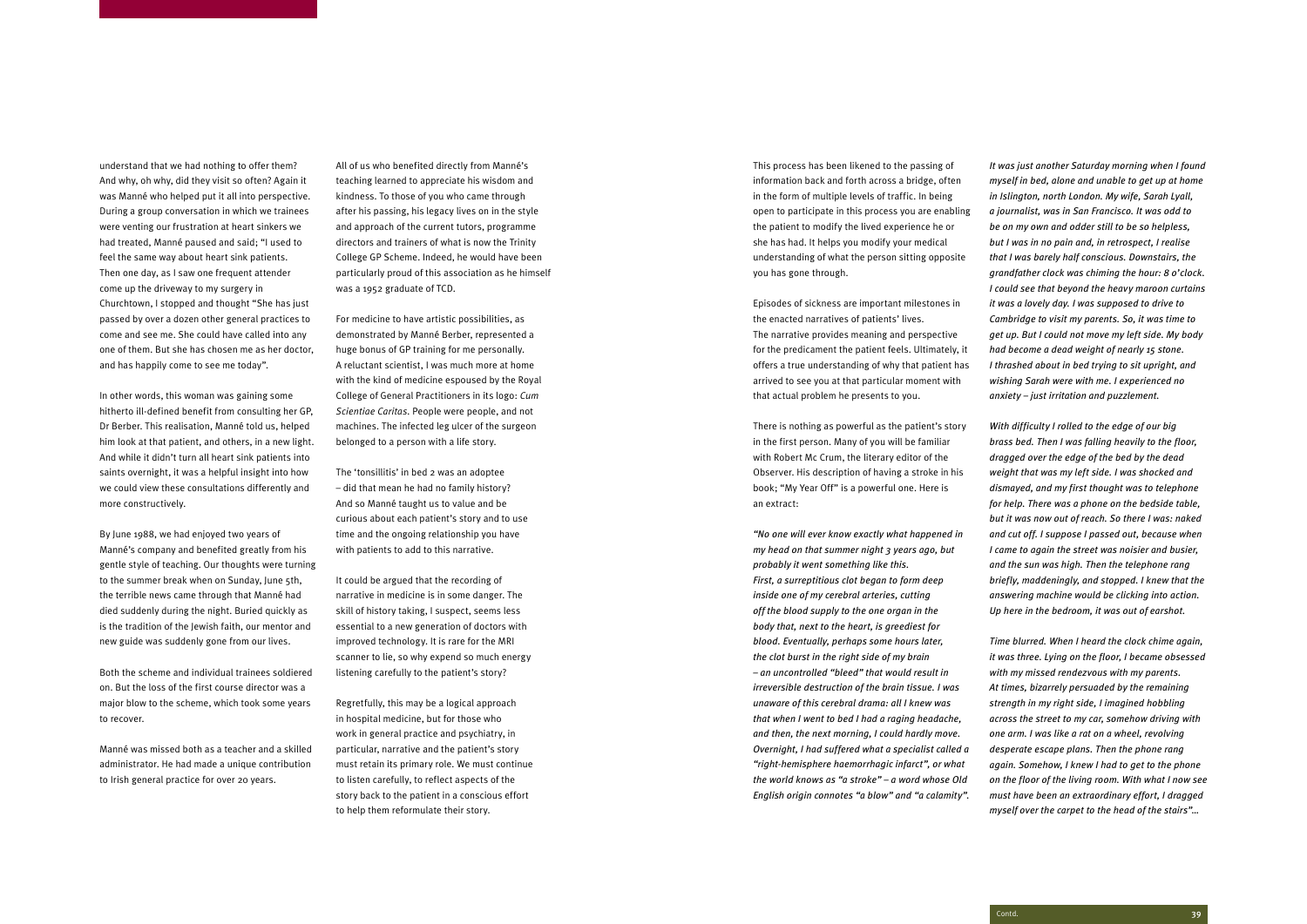As you would expect from an experienced writer, McCrum's descriptions are polished as well as vivid. But our patients describe things vividly also; maybe not as eloquently as a professional author, but they offer us unique insight, via patches of narrative that I believe are worth recording. And by recording I mean using inverted commas to record the actual words.

I know this goes against the notion of keeping concise notes. I know it probably seems Luddite in this era of paperless, computerised practices. But computers have an inverted comma function. Why not use it, even sparingly? Train your brain to pick up the central nugget of the patient's story and preserve it. Repeat the exercise some consultations later. Watch how the narrative changes as the person's experience and perceptions of their illness deepens.

I must admit this is not a strategy I really made much use of in my years as a GP.

OK, I recorded patient's actual words, but strangely I recall doing this more readily when a medico legal report seemed likely rather than as a genuine effort to record the person's narrative. It wasn't until I became a journalist that I appreciated the importance of quotation marks. Partly because recording a person's actual words, is part of the journalistic craft. But primarily because my ear has become tuned to the key words offered by the interviewee. Now, these words and phrases jump out as they are uttered. They literally scream at you: write me down.

I believe GPs and their patients would benefit from the recording of stories in quotations. And unlike journalists, you won't have to match up tenses and leave out libellous phrases!

You can faithfully record the actual words of your patients, including expletives, local dialects, non

sequiturs and neologisms. Free of the demon sub editor, you can record in the raw.

Why should you do this? Well I believe that it will help your understanding of why a patient has presented that particular problem at this time. It will provide meaning, context and perspective for that patient's dilemma. It defines how, why and in what way the patient is ill.

Indeed by recording a series of such narratives, it will help define how the person's perception of their illness is changing. Looking back on such notes will help us, as doctors, to remain in tune with our patients. It will help reveal new diagnostic and therapeutic options that might otherwise have remained hidden. Recording patient narrative is essentially adding value to the process of listening. Because the doctor is listening intently for key phrases and words he is more likely to reach a deeper understanding of the consultation. And with this deeper understanding comes a therapeutic effect quite separate from the prescription of drugs. It was this important concept that Manné Berber instilled in all of us during his last years teaching trainees. I am sure he did the same for all of you who came through the VTS before I did. Michael Balint may have written the book but it was Manné Berber who made the concepts come alive for all of us.

Tomas O Criomhthain wrote one of the great books about life on the Blasket Islands. It is called Fiche Bliain Ag Fás- Twenty years a Growing. Well this august training scheme is now 30 years old. It has been thirty years a growing and continues to go from strength to strength. And it is fitting that we should this afternoon acknowledge the seeds so carefully sown by its first programme director, Dr Manné Berber.

At a personal level I have to acknowledge the influence Manné and the training scheme have had

on my career. Without being switched on to the importance of listening would I be an Irish Times journalist today? If Manné had not fed my desire to explore the artistic side of medicine, would I, during my fourth age, have experienced the irresistible urge to write?

While I cannot deny the genetic inheritance of writerly genes in my family, I must also acknowledge the environmental influence of key teachers in my medical training. Manné Berber was one of the greatest of these. He taught me the art of listening, one of the most useful skills a writer can have. Without listening, you have no stories. Without stories you have nothing to write.

And without Manné Berber this training scheme might not be celebrating its 30th birthday today.